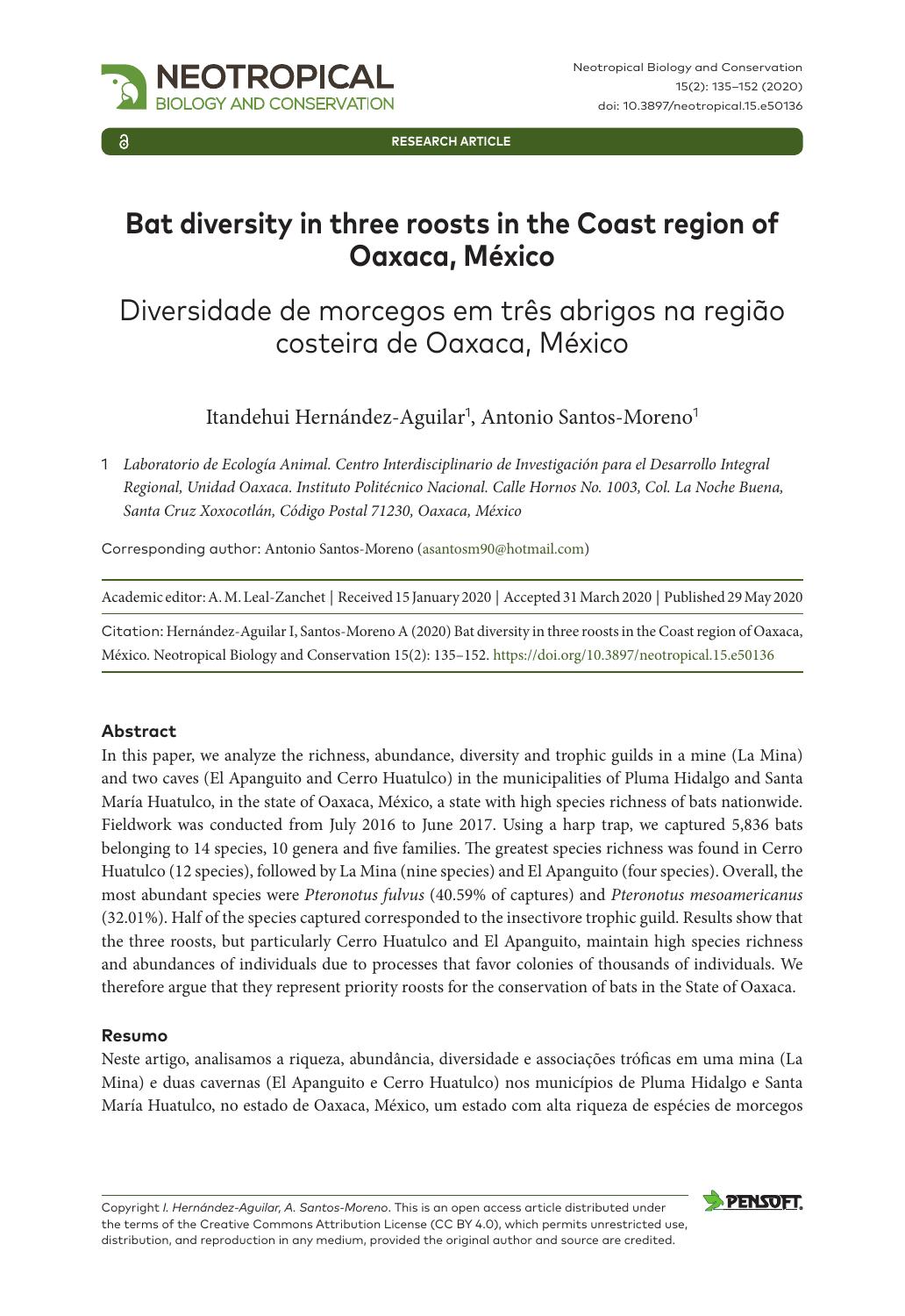em todo o país. O trabalho de campo foi realizado de julho de 2016 a junho de 2017. Utilizando uma armadilha de harpa, capturamos 5,836 morcegos pertencentes a 14 espécies, 10 gêneros e 5 famílias. A maior riqueza de espécies foi encontrada em Cerro Huatulco (12 espécies), seguida por La Mina (nove espécies) e El Apanguito (quatro espécies). No geral, as espécies mais abundantes foram *Pteronotus fulvus* (40,59% das capturas) e *Pteronotus mesoamericanus* (32,01%). Metade das espécies capturadas correspondia à guilda trófica de insetívoros. Os resultados mostram que os três abrigos, principalmente Cerro Huatulco e El Apanguito, mantêm alta riqueza de espécies e abundância de indivíduos devido a processos que favorecem colônias de milhares de indivíduos. Argumentamos, portanto, que eles representam focos prioritários para a conservação de morcegos no Estado de Oaxaca.

#### **Keywords**

Cave, Chiroptera, species richness, true diversity

#### **Palavras-chave**

Caverna, Chiroptera, verdadeira diversidade, riqueza de espécies

## **Introduction**

Bats constitute one of the most important and crucial groups for tropical ecosystems (Arita 1993; Sánchez-Cordero 2001) due to the wide diversity of functions they perform, including seed dispersal, regulation of insect populations and pollination (Patterson et al. 2003; MacSwiney 2010). Estimates indicate that bats disperse 2–8 times more seeds than birds in tropical regions and, in lowland forests, bats disperse between 80% and 100% of the seeds that reach the ground during the dry season (MacSwiney 2010). Regarding regulation of insect populations, some bats consume between 50% to 150% of their body weight every night, whereas estimates suggest that at least 500 plant species of 96 genera are pollinated by bats (Patterson et al. 2003; MacSwiney 2010).

Roosts are important in the ecology and evolution of bat populations, since these organisms spend over half their lives in them (Kunz 1982; De Paz et al. 1990). Bats roost in a wide variety of natural sites like caves, crevasses, rocks, stalks, roots, tree cavities, and foliage which they use to build tents (Aguirre et al. 2003; Kunz and Lumsden 2003). They also use artificial structures like abandoned mines and houses, bridges and sewers (Kunz 1982; Nowak 1999; Ávila-Flores and Medellín 2004). Of all these, caves are among the most important for bats because they offer them advantageous characteristics such as low light conditions, humidity, relatively constant temperatures, a relatively stable flow of air, and often a complex structure that provides bats with a diversity of microhabitats and abundant perching sites. This is particularly relevant during their reproductive stage, which explains why caves can host a considerable diversity of species with colonies of up to thousands of individuals (Arita 1993; Watson et al. 1997; Trajano and Giménez 1998). The importance of caves is evidenced by the fact that ca. 50% of the species distributed in México use this type of environment throughout the year or seasonally, that is, the size of the colonies, the composition of species, the sex ratio, the reproductive con-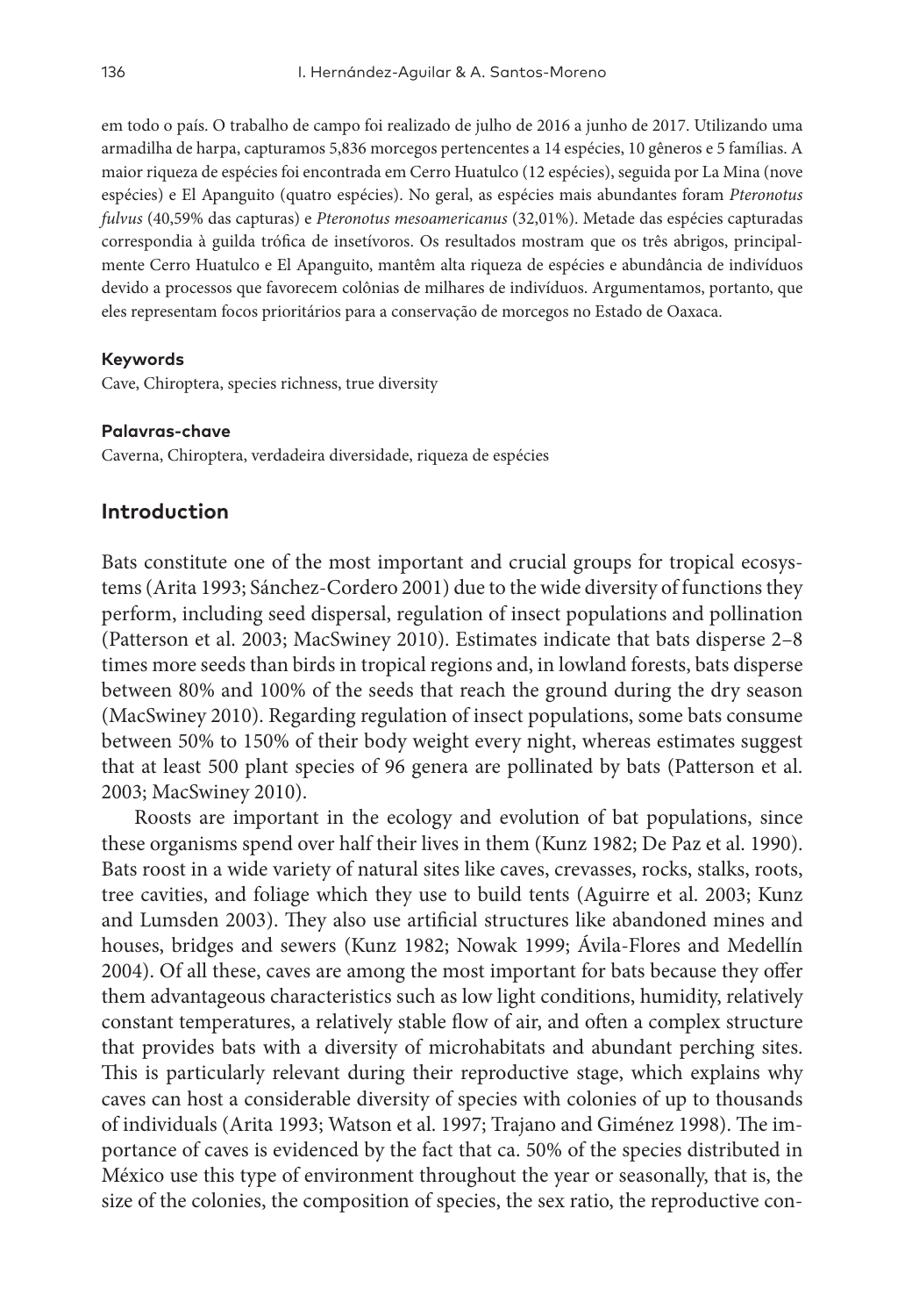dition, age structure and perching sites may vary over time (Glover and Altringham 2008; Humphrey and Oli 2015). By sharing many of the characteristics of caves, inactive mines can also serve as roosting sites and, in the face of increasing habitat loss, they represent potential and alternative roosts for many bat species (Altenbach 1998; López-González 2005).

México is one of the countries with the highest biodiversity of bats in the world (136 species) (Ceballos and Arroyo-Cabrales 2012), and Oaxaca with 93 species, is a hotspot of species richness in the country (Santos-Moreno 2014). The hypothesis of the present study was that the richness, abundance and diversity in the sites studied varies throughout the year. Therefore, this study presents the results of species richness, abundance and diversity in three refuges that allows identifying and declaring Priority Sites for the Protection and Conservation of Bats in the state of Oaxaca and that will help in the conservation of bat roosts. Although there has been significant progress in our knowledge of the bat diversity of Oaxaca (Sánchez-Cordero 2001; Briones-Salas et al. 2004; Lira-Torres et al. 2008; Barragán et al. 2010; Santos-Moreno et al. 2010; Buenrostro-Silva et al. 2013; Calderón-Patrón et al. 2013; Kraker-Castañeda et al. 2013; García-García and Santos-Moreno 2014), there are still many areas which need to be studied before having a reasonable overview of the distribution of bat species in the State (García-García et al. 2006). But only two mammal inventories were conducted, one in the bay and basin of the Cacaluta river in Santa María Huatulco (Lira-Torres et al. 2008), and other in shaded coffee plantations associated to the Copalita River basin, in the municipalities of Candelaria Loxicha, Pluma Hidalgo, San Mateo Piñas and Santa María Huatulco (Palacios-Romo et al. 2012). So far, there are no studies of bats in caves in the municipalities of Pluma Hidalgo and Santa María Huatulco. In this study we describe the species richness, abundance, diversity and trophic guilds present in three roosts used by bats in these municipalities in Oaxaca, México.

## **Methods**

## **Study site**

The study was conducted in three roosts found in the coastal region of the state of Oaxaca, México. The first corresponds to the tunnel of a mine (henceforth La Mina, located at 15°54'52"N, 96°24'59"W and an altitude of 1,110 masl) in the municipality of Pluma Hidalgo, and the other two are caves in Santa María Huatulco (Fig. 1): El Apanguito (15°51'58"N, 96°21'13.2"W and 695 masl) and Cerro Huatulco (15°50'59"N, 96°21'04.3"W and 475 masl). The climate in the study area is warm and subhumid with rain in the summer (Aw $_{\rm_1}$  according to the Köppen's system modified by García (1988)) and temperature in the roosts fluctuates from 20 to 26 °C. The dominant vegetation-type is tropical deciduous forest which forms three vertical stratum with a notable presence of bejuco-vines and epiphytes. The highest stratum is composed by trees 20–30 m high like *Manilkara chicle* and *Brosium alicastrum*;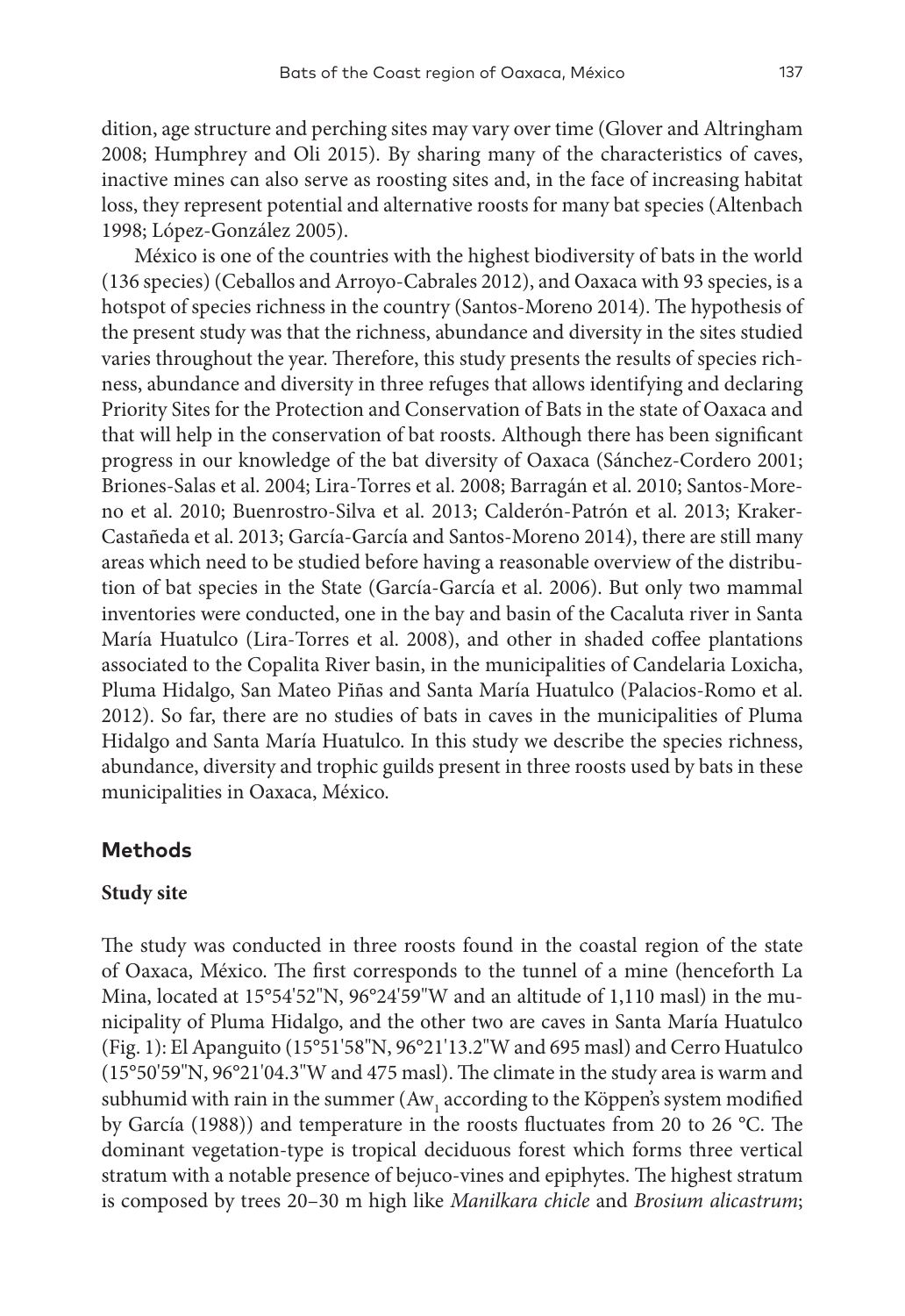

**Figure 1.** Location of the municipalities of Pluma Hidalgo and Santa María Huatulco, Oaxaca, México.

the mid-stratum has trees 10–15 m high with species like *Cupania dentata*, *Heliocarpus appendiculatus*, *Pseudobombax ellipticum*, *Cordia allidora*; and the lower stratum goes from ground level to 4 to 8 meters, and is represented by *Crataeva tapia*, *Exostema mexicanum*, *Louteridium donnell-smithii*, *Pouteria durlandii* and *Ficus maxima* (Rzedowski 1994; Torres-Colín 2004). The region is widely used to produce shaded coffee using a rustic management system where the canopy of the forest is used as shade for the coffee plants (Trejo 2004; OEIDRUS 2005).

Field work. – We conducted monthly sampling throughout 12 months from July 2016 to June 2017 including a dry (October-April) and rainy (May-September) season. Each month, we sampled each roost for two nights, bats were captured with a harp trap model G5 (Bat Conservation and Management, Inc., Carlisle, PA, EE. UU.) 1.5 m wide by 2 m high, which was positioned at the only entrance of the roosts from 18:00 pm to 00:00 am and was inspected every 20 minutes. Bats were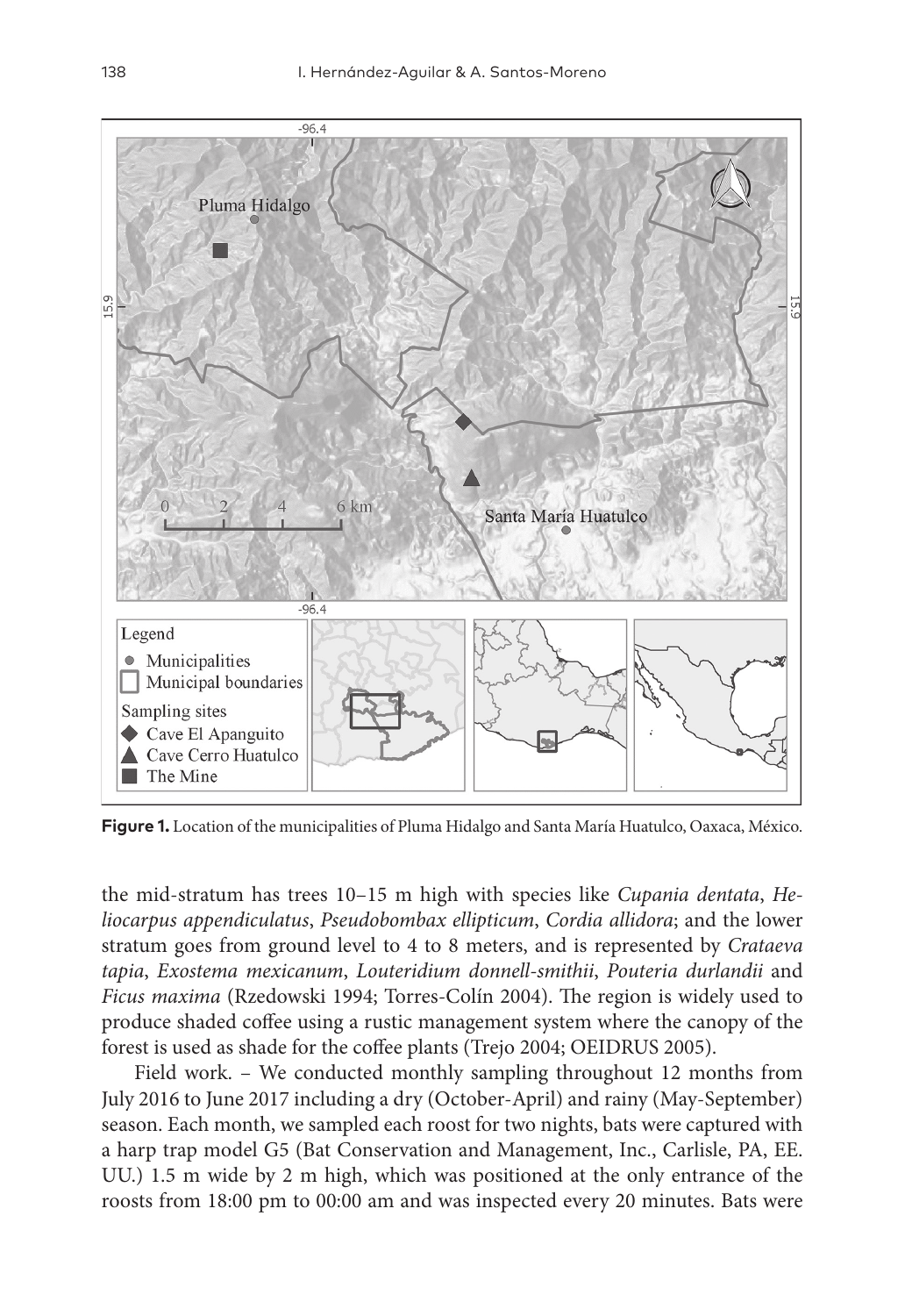identified based on morphological criteria (e.g. length of forearm, pelage coloration patterns, etc) according to identification keys Medellín et al. (1997, 2007) and Álvarez-Castañeda et al. (2015) and the recent bibliography of Pavan (2019), Solari et al (2019), Tejedor (2019) and Moratelli and Burgin (2019) was consulted for the taxonomic changes that have occurred after the publication of these works. Sex and age class (young or adult) were determined by the degree of phalanx ossification observed against the light (Anthony 1988). Once the mentioned information was recorded, each bat was released in the capture site.

Data analysis. – Sampling effort was calculated by multiplying the area of the trap by the number of nights and the number of hours it was open per night. The result was expressed in m<sup>2</sup>net\*hour. Sampling sufficiency in each site was evaluated from accumulation curves using the first order Jackknife non-parametric estimator, which performs well in terms of precision and accuracy and is recommended for mobile taxa such as bats (Brose et al. 2003). Data were randomized 1000 times using the EstimateS software, version 9.1.0 (Colwell 2013) to eliminate the effect of order. Alpha diversity was measured with respect to the effective number of species, i.e. the diversity of a community with a number of species with the same abundances (Jost 2006). We calculated the true diversity ( ${}^{\text{q}}\text{D}$ ) of orders 0, 1 and 2 (values of q) for each one of the roosts (Jost 2006). When q is equal to 0 (<sup>o</sup>D), it corresponds to the diversity expressed as the observed richness; when its value is  $1(^{1}D)$  it represents the diversity expressed as the exponential of the classic Shannon index in which species are valued depending on their abundance; if  $q = 2 \, (^2D)$ , the most abundant species have a greater influence on the diversity value. We also calculated a true diversity unevenness index which indicates if abundances are homogeneous. Similarity between roosts was estimated with the Morisita-Horn index and was assessed visually on a dendrogram generated from a conglomerate analysis with the Unweighted Pair Group Method with Arithmetic Means (UPGMA). Data were analyzed in the PAST software version 3.16 (Hammer et al. 2001).

The community structure can also be analyzed through trophic guilds, size ranges and flight sites since it allows detection of overlapping sites of similar or closely related species that use a resource in a similar way, and subdivision by size-interval assume that the species that make up an interval allow coexistence and avoid competition (Schoener 1984; Medellín 1993). For the analysis, each species was classified in one of the categories recognized by McNab (1971), but dividing frugivores as *Piper* or *Ficus* specialists, following Medellín (1993). The trophic guilds considered were insectivorous, nectarivorous, hematofagous, frugivorous specialists in *Piper*, and frugivorous specialists in *Ficus*. These groups were subdivided in size-intervals based on forearm length following Medellín (1993). Intervals maintain a relationship of approximately 1.25 between each other, according to Hutchinson's quotient between 1.2 and 1.3. This indicates that the mean of each interval is 1.25 times larger than the mean of the previous one (Hutchinson 1959). To assign each species in an interval, we used the average length of the forearm. Overall, a species could be assigned to one of three size intervals: 35.5–44.4 mm (interval I), 44.5–55.5 mm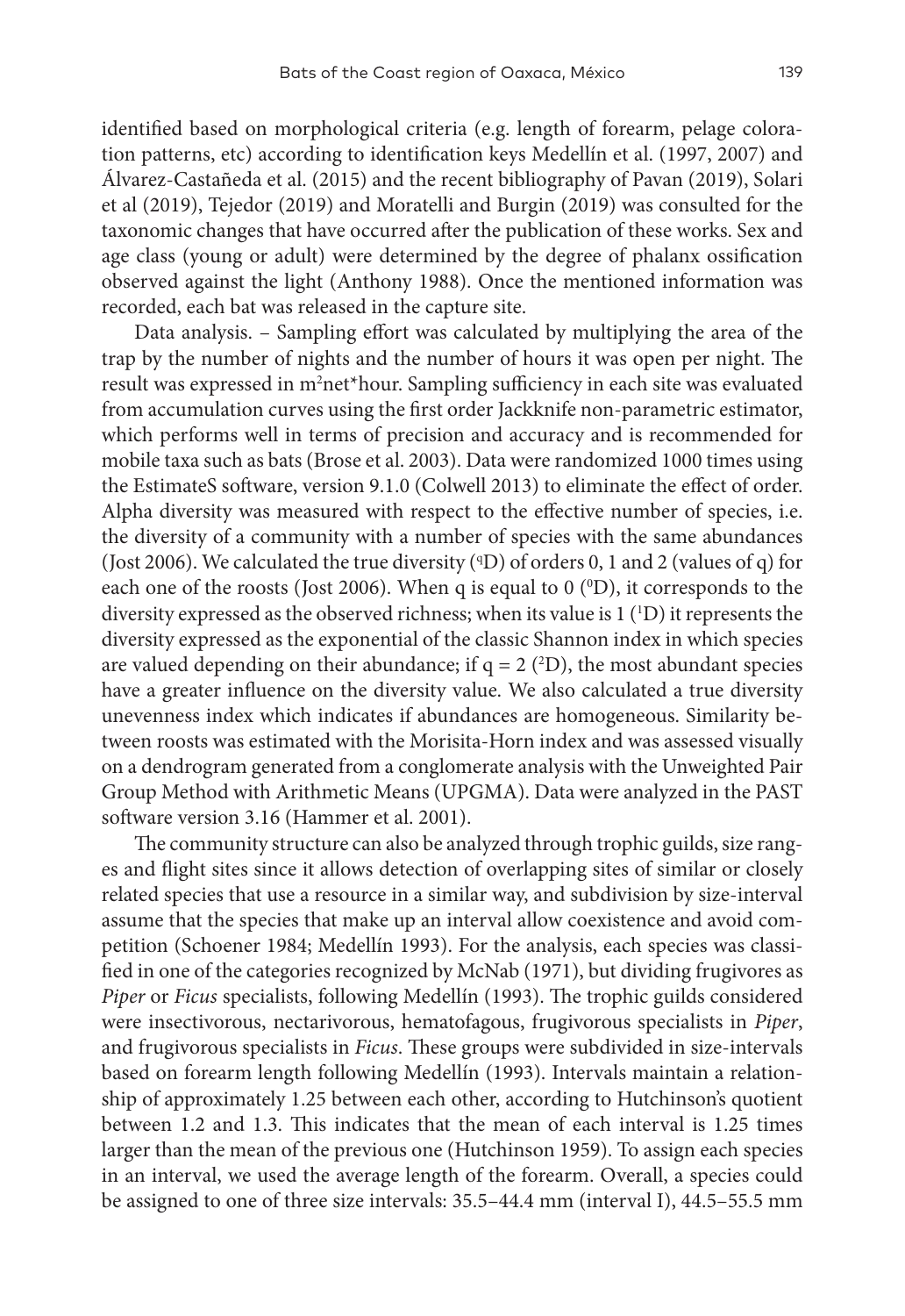(interval II) and 55.6–69.5 (interval III). Information on forearm length and body mass was recorded from the individuals captured in the field and was used to calculate averages and standard deviations for each species. We constructed four contingency tables of trophic guild by size interval (based on forearm length): one for each roost and a fourth one combining the results from all sites. To know if the frequency distribution was uniform along the different combinations of guild and size-intervals, we used a Chi-squared test  $(\chi^2)$  on the contingency tables. Total biomass was calculated from the average body-mass for each species multiplied by the number of individuals of each species recorded per roost throughout the sampling period and was expressed as a percentage (%).

# **Results**

Sampling effort total was  $1,242$  m<sup>2</sup>net\*hour throughout 69 effective sampling nights. At La Mina, sampling effort was 393 m<sup>2</sup>net\*hour and in El Apanguito and Cerro Huatulco was 432 m<sup>2</sup>net\*hour and 414 m<sup>2</sup>net\*hour, respectively. We captured a total of 5,836 bats from 14 species, 10 genera and 5 families (Table 1). Overall, 50% of the species belonged to the family Phyllostomidae, 28.57% to Mormoopidae, and the Natalidae and Emballonuridae families were represented by a single species each

**Table 1.** Taxonomic listing, trophic guild, forearm length, abundance and biomass (%) for each of the species present in three roosts. TG: Trophic guild, INS: Insectivore, HEM: Sanguivore, NEC: Nectarivore, FFE: Frugivore, *Ficus* specialist, FPE: Frugivore, *Piper* specialist, AFL ± SD: Average forearm length ± Standart Deviation, Na: Abbreviated name of the species, TM: The Mine, CEA: Cave El Apanguito, CCH: Cave Cerro Huatulco. Biomass percentage is shown in parenthesis followed by the abundance.

| Order Chiroptera                           | TG         | $AFL \pm SD$    | Na | <b>TM</b>    | <b>CEA</b>   | <b>CCH</b>   | Total          |
|--------------------------------------------|------------|-----------------|----|--------------|--------------|--------------|----------------|
| Family Emballonuridae                      |            |                 |    |              |              |              |                |
| Balantiopteryx plicata Peters, 1867        | <b>INS</b> | $40.3 \pm 1.53$ | Bp | $\mathbf{0}$ | $\mathbf{0}$ | 1(0.08)      | $\mathbf{1}$   |
| Family Mormoopidae                         |            |                 |    |              |              |              |                |
| Mormoops megalophylla (Peters, 1864)       | <b>INS</b> | $54.1 \pm 2.36$ | Mm | 0            | 816 (22.42)  | 29(5.01)     | 845            |
| Pteronotus fulvus (Thomas, 1892)           | <b>INS</b> | $44.3 \pm 1.46$ | Pf | 2(0.16)      | 1,609(19.50) | 758 (57.77)  | 2,369          |
| Pteronotus mesoamericanus J.D. Smith, 1972 | <b>INS</b> | $57.8 \pm 2.10$ | Pm | 112 (25.48)  | 1,682(56.75) | 74 (15.70)   | 1,868          |
| Pteronotus psilotis (Dobson, 1878)         | <b>INS</b> | $42.3 \pm 0.58$ | Pp | $\Omega$     | $\Omega$     | 2(0.18)      | $\overline{2}$ |
| Family Phyllostomidae                      |            |                 |    |              |              |              |                |
| Desmodus rotundus (É. Geoffroy, 1810)      | <b>HEM</b> | $57.5 \pm 1.95$ | Dr | $\mathbf{0}$ | $\Omega$     | 19(6.30)     | 19             |
| Glossophaga soricina (Pallas, 1766)        | <b>NEC</b> | $36.6 \pm 2.58$ | Gs | 130 (18.30)  | $\Omega$     | 52 (6.73)    | 182            |
| Carollia perspicillata (Linnaeus, 1758)    | <b>FPE</b> | $40.0 \pm 1.11$ | Cp | 227 (41.83)  | $\Omega$     | 1(0.17)      | 228            |
| Artibeus jamaicensis Leach, 1821           | <b>FFE</b> | $56.6 \pm 1.72$ | Aj | $\mathbf{0}$ | $\Omega$     | 17(7.53)     | 17             |
| Artibeus toltecus (Saussure, 1860)         | <b>FFE</b> | $39.9 \pm 1.59$ | At | 75 (11.60)   | $\mathbf{0}$ | 1(0.14)      | 76             |
| Artibeus watsoni Thomas, 1901              | <b>FFE</b> | $38.5 \pm 0.71$ | Aw | 7(0.95)      | $\Omega$     | $\Omega$     | 7              |
| Sturnira hondurensis Goodwin, 1924         | <b>FPE</b> | $41.8 \pm 3.20$ | Sh | 7(1.34)      | $\mathbf{0}$ | 1(0.18)      | 8              |
| Family Natalidae                           |            |                 |    |              |              |              |                |
| Natalus mexicanus Miller, 1902             | <b>INS</b> | $39.9 + 2.19$   | Nm | 4(0.18)      | 199 (1.33)   | 5(0.21)      | 208            |
| Family Vespertilionidae                    |            |                 |    |              |              |              |                |
| Myotis pilosatibialis LaVal, 1973          | <b>INS</b> | $35.5 \pm 0.71$ | Mp | 6(0.42)      | $\Omega$     | $\mathbf{0}$ | 6              |
| Species                                    |            |                 |    | 9            | 4            | 12           |                |
| Captured individuals                       |            |                 |    | 570          | 4,306        | 960          | 5,836          |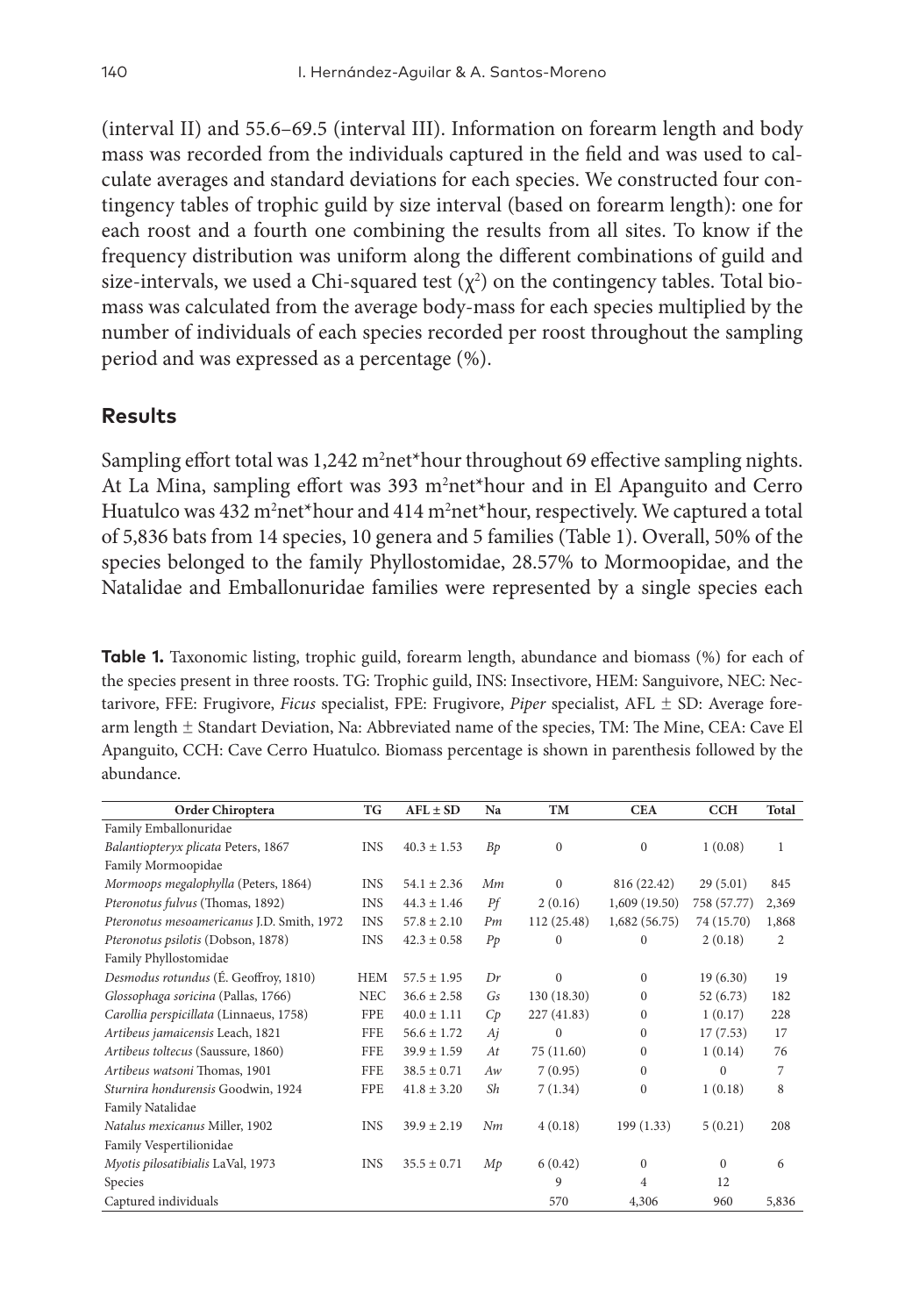(7.14%). Of the total, 73.78% individuals (4,306) were captured in El Apanguito, 16.45% (960) in Cerro Huatulco and 9.77% (570) in La Mina (Table 2). Only in El Apanguito did the species accumulation curve reach an asymptote (Fig. 2a). At La Mina, the number of observed species was nine, which represents 90% of the estimated value, and in Cerro Huatulco we found 70.58% of the estimated value. Results for Cerro Huatulco indicate that, in order to record 95% of the estimated species (14), we would need 63.18 additional sampling visits (Fig. 2b, c).

The most abundant species were *Pteronotus fulvus* (40.59%), *P. mesoamericanus* (32.01%) and *Mormoops megalophylla* (14.48%), while *P. psilotis* and *Balantiopterix plicata* were the least abundant with 0.03% and 0.02%, respectively. *Pteronotus mesoamericanus* remained as one of the three most abundant species in all three roosts, while *Natalus mexicanus* was one of the least abundant. *Pteronotus fulvus* was among the most abundant in both caves but in La Mina its presence was rare (Table 2). Order zero diversity indicted that Cerro Huatulco had the highest species richness (12), followed by La Mina (9) and lastly, El Apanguito (4). The highest order one diversity was observed in La Mina (4.48), which was 1.88 times more diverse than

| Species                   | 2016           |                  |                |              |                | 2017           |                |              |                |                | <b>Total</b>     |                  |       |
|---------------------------|----------------|------------------|----------------|--------------|----------------|----------------|----------------|--------------|----------------|----------------|------------------|------------------|-------|
|                           | Jul            | Aug              | Sep            | Oct          | Nov            | Dec            | Jan            | Feb          | Mar            | Apr            | May              | Jun              |       |
| La Mina                   |                |                  |                |              |                |                |                |              |                |                |                  |                  |       |
| Pteronotus fulvus         | $\mathbf{0}$   | $\boldsymbol{0}$ | $\Omega$       | $\mathbf{0}$ | $\mathbf{0}$   | $\mathbf{0}$   | $\mathbf{1}$   | $\mathbf{0}$ | 2              | $\mathbf{0}$   | $\boldsymbol{0}$ | $\boldsymbol{0}$ | 2     |
| Pteronotus mesoamericanus | 2              | 10               | 41             | 14           | 16             | 8              | 15             | $\mathbf{1}$ | $\Omega$       | 5              | $\mathbf{0}$     | $\mathbf{0}$     | 112   |
| Glossophaga soricina      | $\Omega$       | $\mathbf{0}$     | 11             | 10           | 27             | 6              | 7              | 11           | 19             | 39             | $\mathbf{0}$     | $\mathbf{0}$     | 130   |
| Carollia perspicillata    | 23             | 17               | 32             | 11           | 25             | 8              | 10             | 20           | 5              | 69             | $\mathbf{0}$     | 7                | 227   |
| Artibeus toltecus         | 15             | 4                | 8              | 3            | 14             | $\overline{2}$ | $\overline{c}$ | 3            | 15             | $\overline{4}$ | $\mathbf{0}$     | 5                | 75    |
| Artibeus watsoni          | $\Omega$       | 2                | $\Omega$       | $\Omega$     | 3              | $\mathbf{0}$   | $\mathbf{0}$   | $\mathbf{1}$ | $\mathbf{1}$   | $\theta$       | $\mathbf{0}$     | $\mathbf{0}$     | 7     |
| Sturnira hondurensis      | 2              | $\mathbf{1}$     | $\overline{c}$ | $\Omega$     | 1              | $\mathbf{0}$   | $\mathbf{0}$   | $\Omega$     | $\Omega$       | $\theta$       | $\mathbf{0}$     | $\mathbf{1}$     | 7     |
| Natalus mexicanus         | 1              | 1                | $\Omega$       | $\mathbf{1}$ | $\Omega$       | $\mathbf{0}$   | 1              | $\Omega$     | $\Omega$       | $\theta$       | $\mathbf{0}$     | $\mathbf{0}$     | 4     |
| Myotis pilosatibialis     | $\mathbf{0}$   | $\overline{0}$   | $\mathbf{0}$   | $\mathbf{1}$ | 3              | $\mathbf{0}$   | $\mathbf{0}$   | $\mathbf{0}$ | $\mathbf{1}$   | $\mathbf{0}$   | $\mathbf{0}$     | $\mathbf{1}$     | 6     |
| El Apanguito              |                |                  |                |              |                |                |                |              |                |                |                  |                  |       |
| Mormoops megalophylla     | $\mathbf{0}$   | 14               | 12             | 66           | 143            | 99             | 133            | 155          | 159            | 35             | $\Omega$         | $\mathbf{0}$     | 816   |
| Pteronotus fulvus         | $\Omega$       | 2                | 151            | 65           | 138            | 190            | 177            | 499          | 311            | 38             | 27               | 11               | 1,609 |
| Pteronotus mesoamericanus | 58             | 108              | 136            | 216          | 117            | 88             | 74             | 114          | 74             | 186            | 202              | 309              | 1,682 |
| Natalus mexicanus         | $\mathbf{0}$   | 12               | 28             | 17           | 61             | 17             | 18             | 11           | 15             | 13             | 3                | $\overline{4}$   | 199   |
| Cerro Huatulco            |                |                  |                |              |                |                |                |              |                |                |                  |                  |       |
| Balantiopterix plicata    | 1              | $\mathbf{0}$     | $\mathbf{0}$   | $\mathbf{0}$ | $\mathbf{0}$   | $\mathbf{0}$   | $\mathbf{0}$   | $\mathbf{0}$ | $\mathbf{0}$   | $\mathbf{0}$   | $\mathbf{0}$     | $\mathbf{0}$     | 1     |
| Mormoops megalophylla     | 6              | $\mathbf{0}$     | $\overline{c}$ | $\Omega$     | 1              | $\mathbf{0}$   | $\mathbf{1}$   | $\mathbf{0}$ | $\Omega$       | $\theta$       | 6                | 13               | 29    |
| Pteronotus fulvus         | 6              | 81               | 70             | 37           | 167            | 78             | 23             | 110          | 100            | 68             | 8                | 10               | 758   |
| Pteronotus mesoamericanus | 12             | 6                | 9              | 12           | $\mathbf{1}$   | $\mathbf{1}$   | $\mathbf{0}$   | 3            | $\overline{4}$ | $\mathbf{1}$   | 17               | 8                | 74    |
| Pteronotus psilotis       | $\overline{2}$ | $\mathbf{0}$     | $\mathbf{0}$   | $\theta$     | $\Omega$       | $\mathbf{0}$   | $\mathbf{0}$   | $\mathbf{0}$ | $\Omega$       | $\theta$       | $\mathbf{0}$     | $\mathbf{0}$     | 2     |
| Desmodus rotundus         | 15             | 0                | $\mathbf{0}$   | $\Omega$     | $\overline{2}$ | $\mathbf{0}$   | $\mathbf{0}$   | $\mathbf{0}$ | $\Omega$       | $\mathbf{0}$   | 2                | $\mathbf{0}$     | 19    |
| Glossophaga soricina      | $\overline{2}$ | 4                | $\mathbf{0}$   | 2            | 33             | $\mathbf{0}$   | $\mathbf{0}$   | $\Omega$     | $\Omega$       | $\Omega$       | 11               | $\mathbf{0}$     | 52    |
| Carollia perspicillata    | $\mathbf{0}$   | 1                | $\mathbf{0}$   | $\mathbf{0}$ | $\Omega$       | $\mathbf{0}$   | $\mathbf{0}$   | $\mathbf{0}$ | $\Omega$       | $\Omega$       | $\mathbf{0}$     | $\mathbf{0}$     | 1     |
| Artibeus jamaicensis      | 12             | $\mathbf{0}$     | $\mathbf{0}$   | $\theta$     | $\Omega$       | $\mathbf{0}$   | $\mathbf{0}$   | $\mathbf{0}$ | $\Omega$       | $\theta$       | 3                | $\overline{2}$   | 17    |
| Artibeus toltecus         | $\mathbf{1}$   | $\mathbf{0}$     | $\Omega$       | $\theta$     | $\Omega$       | $\mathbf{0}$   | $\mathbf{0}$   | $\Omega$     | $\Omega$       | $\theta$       | $\mathbf{0}$     | $\mathbf{0}$     | 1     |
| Sturnira hondurensis      | $\Omega$       | $\mathbf{0}$     | $\Omega$       | $\theta$     | $\Omega$       | $\Omega$       | $\mathbf{0}$   | $\theta$     | $\Omega$       | $\Omega$       | $\mathbf{1}$     | $\mathbf{0}$     | 1     |
| Natalus mexicanus         | $\mathbf{0}$   | $\mathbf{0}$     | $\mathbf{0}$   | 1            | $\theta$       | $\mathbf{0}$   | $\mathbf{0}$   | $\mathbf{1}$ | 3              | $\Omega$       | $\Omega$         | $\mathbf{0}$     | 5     |
| Total                     | 158            | 263              | 502            | 456          | 752            | 497            | 462            | 929          | 707            | 458            | 280              | 371              | 5,836 |

**Table 2.** Monthly abundance of 14 bat species in three roosts in Pluma Hidalgo and Santa María Huatulco, Oaxaca, México.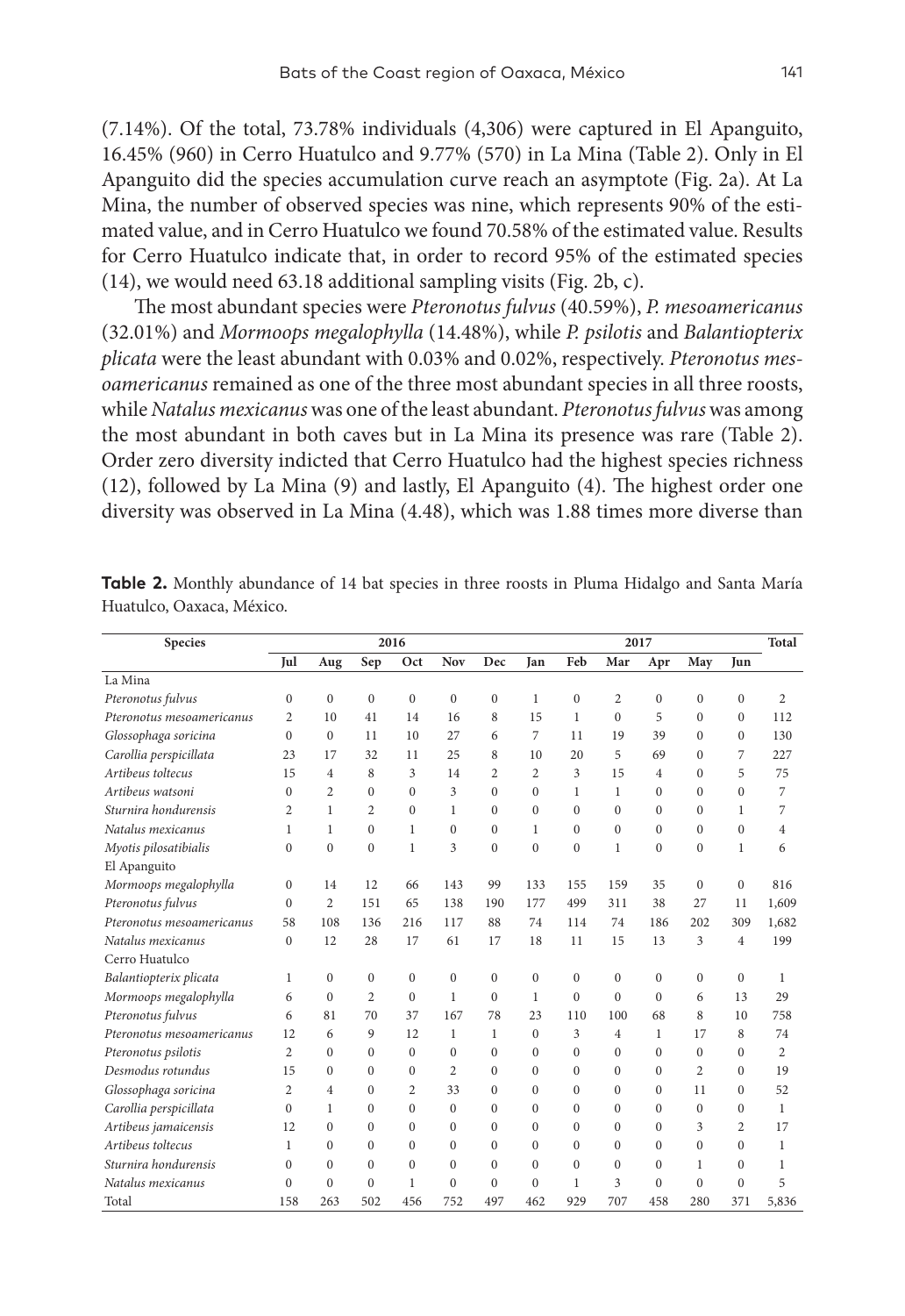

**Figure 2.** Species accumulation curves based on the Jackknife first-order non-parametric estimator for El Apanguito (**a**), La Mina (**b**) and Cerro Huatulco (**c**). Dashed lines indicate the accumulated average number of species (from randomizations) and the dotted lines show the number of species estimated by Jackknife 1.

Cerro Huatulco (2.37) and 1.36 times more diverse than El Apanguito (3.29). Order two diversity was also highest in La Mina (3.74) followed by El Apanguito (3.02), and the lowest value was for Cerro Huatulco (1.57). The highest unevenness value corresponded to Cerro Huatulco (7.61), indicating it is the roost with the highest dominance of certain species, mostly due to *P. fulvus* which was the most abundant (78.95% of the captured individuals). The second highest dominance value corresponded to La Mina (2.40), and the roost with the lowest value was El Apanguito (1.32). According to the Morisita-Horn index, the highest similarity was found between El Apanguito and Cerro Huatulco (0.68) (Fig. 3).

The 14 species recorded are grouped in five trophic guilds, insectivores represented by the highest number of species (7 species; 50%), followed by frugivores specialized in *Ficus* (3 species; 21.4%) and frugivores specialized in *Piper* (2 species; 14.2%). We only recorded one hematofagous and one nectarivorous species. The contingency table generated for the combination of trophic guild and size-interval was composed of 15 cells (5 trophic groups by three size intervals). The  $\chi^2$  test indicated that statistically, the distribution is uniform ( $\chi^2$  = 5.95, p = 0.652) (Table 3). For La Mina, 88.9% of the species were of size I and the  $\chi^2$  test indicated there were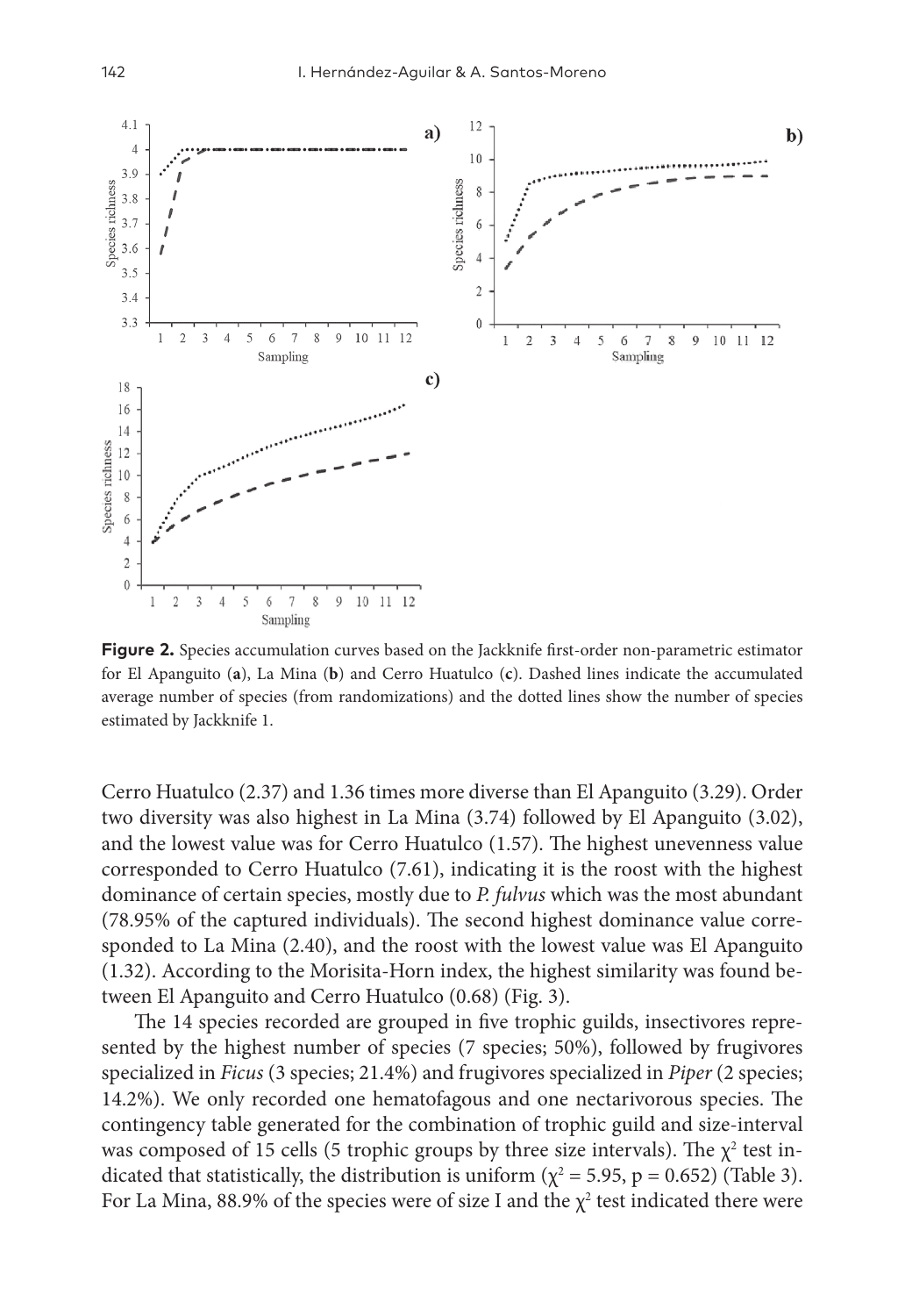

**Figure 3.** Similarity dendrogram (UPGMA method) based on the Morisita-Horn index for the species present in three roosts in Pluma Hidalgo and Santa María Huatulco, Oaxaca. Abbreviations: CEA = El Apanguito Cave, CCH = Cerro Huatulco Cave, TM = La Mina Mine

**Table 3.** Contingency table for trophic guild by size-interval for the species recorded in this study. Interval I: 33.5–44.4 mm, interval II: 44.5–55.5, interval III: 55.6–69.5 mm. Letters correspond to the initial letter of each species listed in Table 1.

| Trophic guilds             |                    |          | Ш        | <b>Total</b> |
|----------------------------|--------------------|----------|----------|--------------|
| Frugivore Ficus specialist | At, Aw             | $\theta$ | Aj       |              |
| Frugivore Piper specialist | $Cp$ , Sh          | 0        | $\Omega$ |              |
| Hematofagous               |                    | $\Omega$ | Dr       |              |
| Insectivorous              | Bp, Mp, Nm, Pf, Pp | Mm       | Pm       |              |
| Nectarivorous              | Gs                 | $\Omega$ | 0        |              |
| Total                      | 10                 |          |          | 14           |

no significant differences ( $\chi^2$  = 1.40, p = 0.704) between guild-size interval combinations. At Cerro Huatulco, 66.7% of the species corresponded to the size I interval and the  $\chi^2$  test again showed that the distribution is uniform across cells ( $\chi^2$  = 5.91, p = 0.656). At El Apanguito, 50% of the species were size I insectivores (*N. mexicanus* and *P. fulvus*). The contingency test could not be done for this roost because only the insectivorous guild was present.

From the total biomass estimated, 89.07% corresponded to insectivores, followed by *Piper* specialists with 4.95% and hematofagous contributed the least to the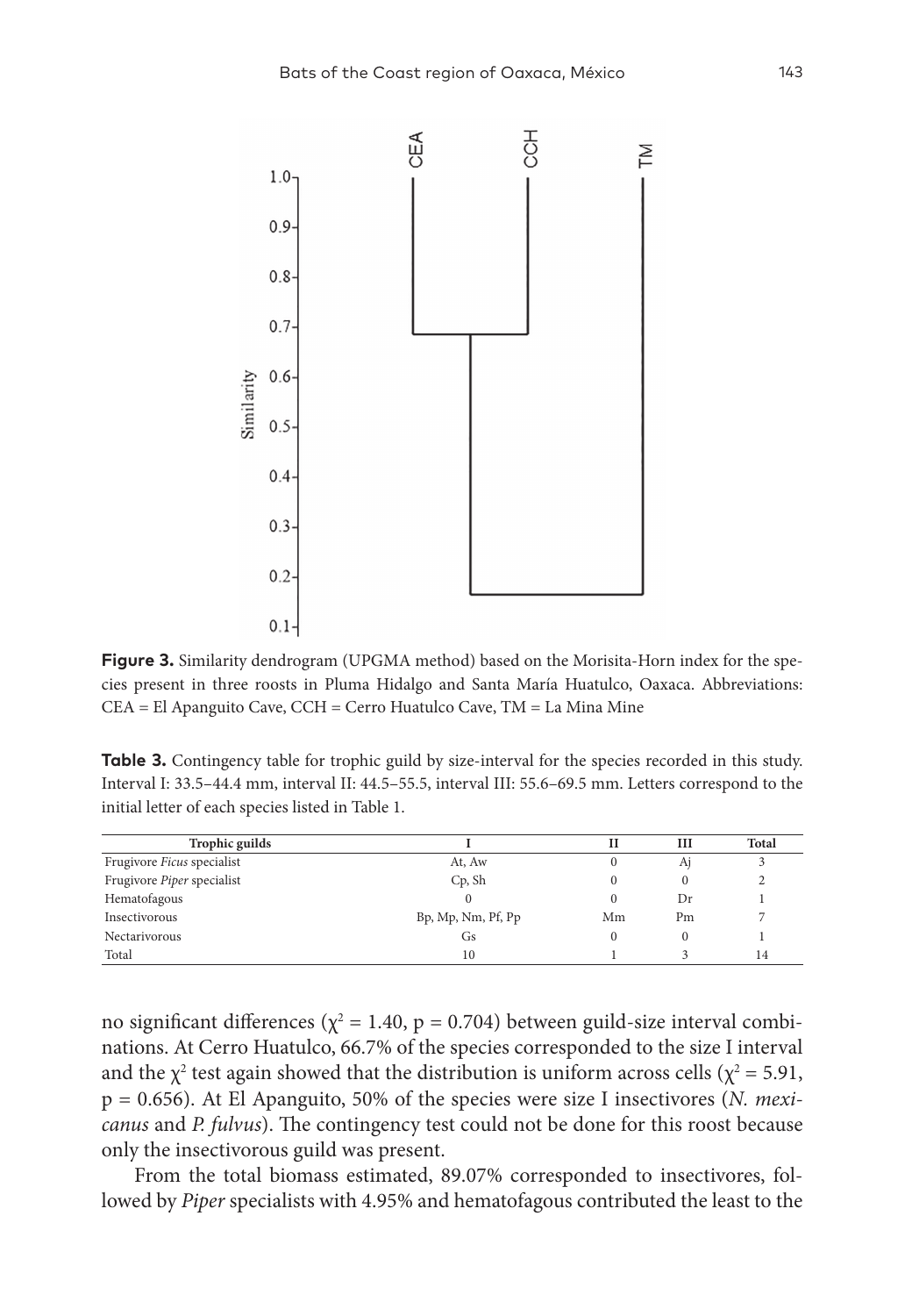total biomass with 0.77%. At La Mina, 41.83% of the biomass was represented by *C. perspicillata*, a *Piper* specialist. At El Apanguito, most biomass corresponded to *P. mesoamericanus* and *M. megalophylla* with 56.75% and 22.42% respectively, while at Cerro Huatulco the highest values were for *P. fulvus* and *P. mesoamericanus* with 57.77% and 15.70%, respectively (Table 1).

# **Discussion**

The 14 species of bats recorded in this study represent 15.05% of the known bat species for Oaxaca (Santos-Moreno 2014). With respect to the richness of species reported in some caves and mines-between 4–13 – of México (Arita 1993; Escalona-Segura et al. 2002; López-González 2005; Vásquez-Pérez et al. 2010; Torres-Flores et al. 2012), Central and South America (Honduras with 5 species, Cuba and Venezuela with 6 species, Bolivia with 7, Guatemala with 8, Colombia with 10 and Brazil with 21 species) (Muñoz-Saba et al. 2007; Siles et al. 2007; Divoll and Buck 2013; Cajas-Castillo et al. 2015; García et al. 2015; Pérez-Torres et al. 2015; Felix et al. 2016), the number of species found in La Mina (9) and Cerro Huatulco (12) can be considered high. These results agree with Arita (1993) who included caves with 8 (La Trinitaria, La Murcielaguera), 9 (Juxtlahuaca Cave, del Cerro Cave, Mina del tigre, Don Luis cave, Quintero Cave, Laguna Encantada Cave and Spukil Cave), 11 (Gruta de Lol-Tún), 12 (Cueva del Salitre) and 13 species (Cueva de Las Vegas) in a high-richness category. The abundance observed in Cerro Huatulco (970 individuals) and El Apanguito (4,306 individuals) can be considered moderate according to Torres-Flores and Santos-Moreno (2017) and high according to Arita (1993), who classified sites with populations between 1000 and 10,000 individuals in each of those classes. Taking into account that caves are the main underground roosts for bats in México (62.2% of the species distributed in the country use caves as their main, alternative or occasional roost) (Torres-Flores and Santos-Moreno 2017), that only 10% of the caves in the country have high species richness, that sites with high abundance are rare (Arita 1993), and that we are facing an urgent need for the protection of roosts (only one cave from Oaxaca is included in the 53 priority sites for conservation in México proposed by Torres-Flores and Santos-Moreno (2017)), the results of this study give scientific support for declaring the three roosts as Priority Sites for the Protection and Conservation of Bats in Oaxaca.

Regarding our sampling effort, it is possible that the asymptote observed in the species accumulation curve for El Apanguito is a consequence of its structure, because it has only one small entrance (1.20 m high by 1.15 m wide) which was covered completely by the harp trap (1.5 m wide by 2 m high), minimizing the number of individuals that could escape or evade it. On the other hand, the low representativeness in Cerro Huatulco (only 70.58% of the species predicted by the first order Jackknife non-parametric estimator were recorded) could be caused by two factors: first, as opposed to El Apanguito, the wide entrance of the cave (10 m high by 15 m wide) could have allowed a considerable number of bats to avoid the trap. The second reason could be that its species were rare. In this cave, 41.66% of the spe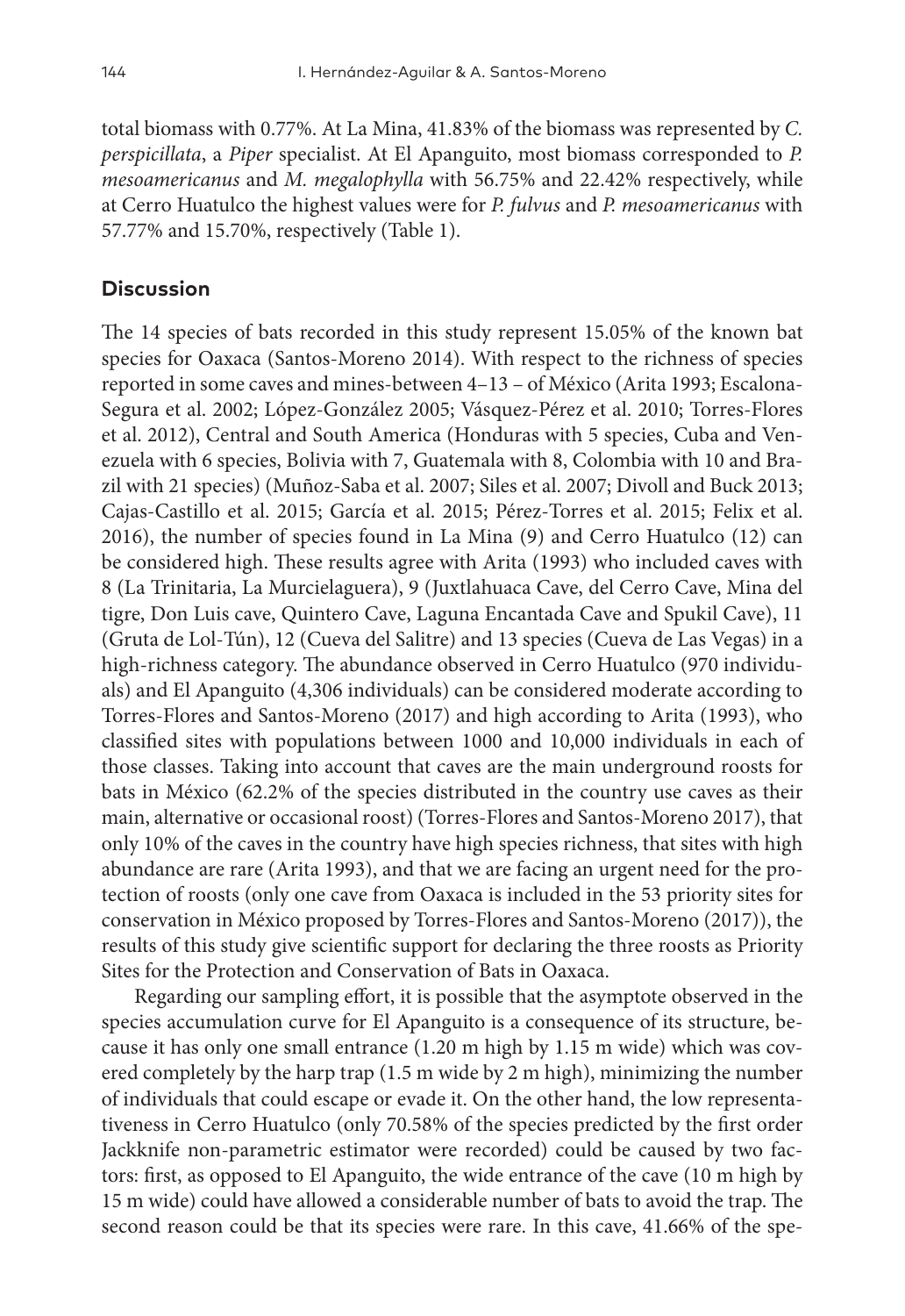cies were rare, i.e., they were captured only in one or two sampling periods or their abundance amounted only to one or two individuals in most samples (Colwell and Coddington 1994; Moreno 2001). Therefore, we could expect that any species yet to be found, will also be of this type, because it has been reported that the proportion of rare species present in a sample influences the shape of the accumulation curve. The likelihood to reach the asymptote decreases with an increasing number of rare species (Gimaret-Carpentier et al. 1998).

The high abundance of *P. fulvus* and *P. mesoamericanus* at El Apanguito and Cerro Huatulco is expected if we consider they are strict cave-dwellers which, in other sites, form colonies of thousands of individuals (Villa 1967; Medellín and López-Forment 1986; Adams 1989). Both at El Apanguito and in Cerro Huatulco, mormoopids represented over 90% of captures, forming relatively large colonies (larger than 1000 individuals). This association between mormoopids has been observed in other caves and mines of México (Bateman and Vaughan 1974; Arita 1993; Arita and Vargas 1995). Therefore, it is unusual that *P. mesoamericanus* and *P. fulvus* are not the most abundant species at La Mina. This could be due to factors like temperature and precipitation. Several studies have concluded that mormoopids show preference for roosts with temperatures over 30 °C and small horizontal entrances at ground level which limit the flow of air (Arita and Vargas 1995). These characteristics do not occur at La Mina, which has maximum temperatures of 23.5 °C and, although it does have a small entrance at ground level, it has abundant water flow throughout most of the year and unlimited flow of air. At La Mina, the most abundant species was *C. perspicillata* (39.82%). The high number of individuals of *C. perspicillata* captured could be related to high food availability, as fruits of *Piper* and *Solanum* genera were observed throughout the whole study period and are known to fruit constantly all-year round (Fleming 1991; Estrada et al. 1993). This could allow bats of this species to use La Mina as their main roost without having to move to other sites.

Difference in order one diversity or species richness between the three sites can be explained by several factors, mostly related to their physical characteristics. Cerro Huatulco, which was the site with the highest richness (12 effective species), has a more complex structural configuration (in terms of variety of formations, cavities and crevasses) than the others. A complex structural configuration and a higher number of chambers gives place to a larger number of available microhabitats (due to the microclimatic differences which arise inside), besides having a larger area available, which altogether allow the coexistence of several species (Tuttle and Stevenson 1982; Hill and Smith 1984; Brunet and Medellín 2001). The high order one and order two diversities at La Mina, suggests higher unevenness in abundances with respect to Cerro Huatulco and El Apanguito. On the other hand, the low diversity observed at Cerro Huatulco is due to the high abundance (dominance) of *P. fulvus*, which represented 78.95% of the total captures in the roost throughout the sampling period; a result also observed in the high degree of unevenness (7.61). The Morisita-Horn index accounts for the abundance of each species, making it sensitive to the abundance of the most numerous species (Magurran 1988; Wilson and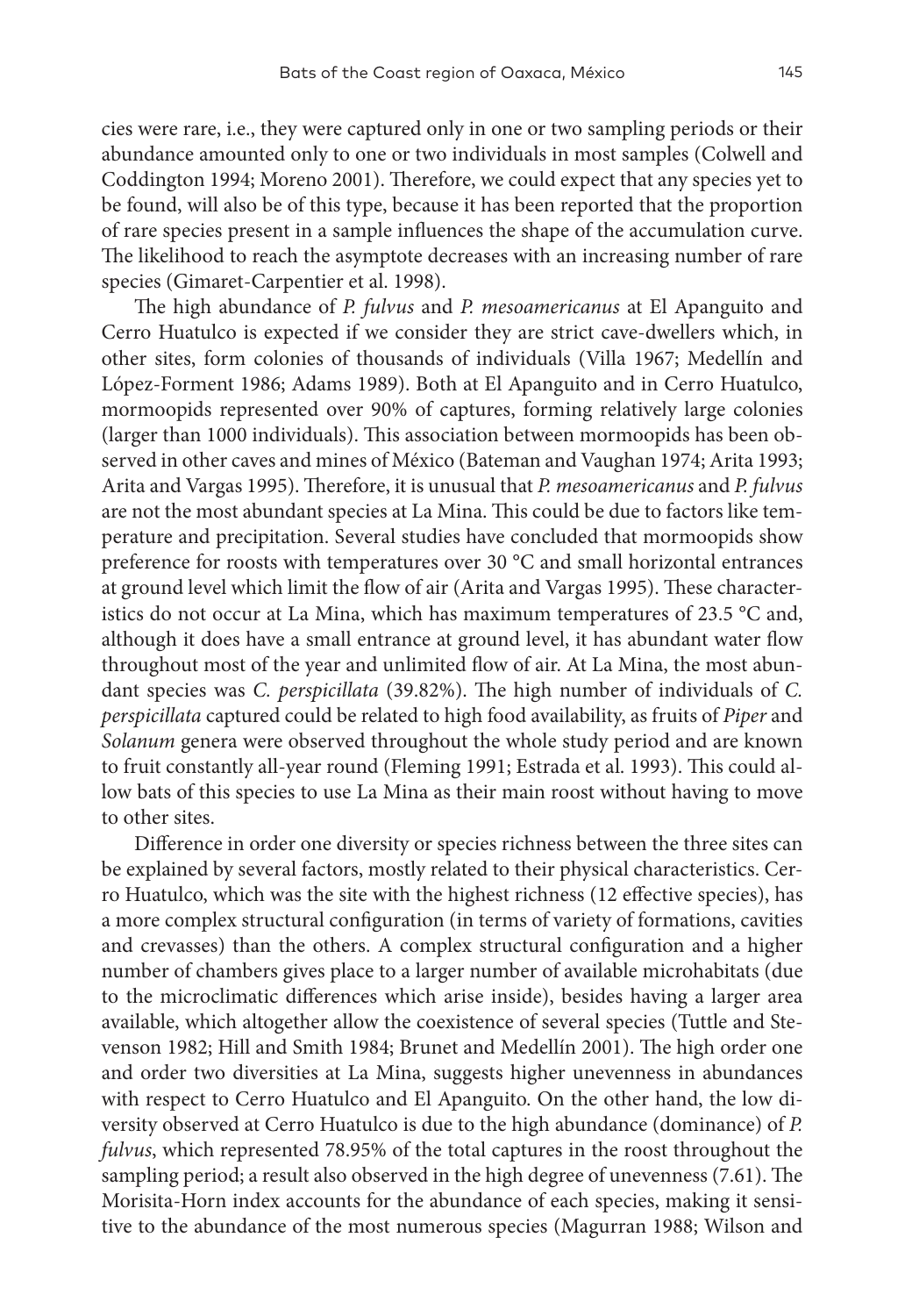Schmida 1984). This could explain the higher similarity between El Apanguito and Cerro Huatulco (0.68), since *P. fulvus* and *P. mesoamericanus* were the most abundant species in both sites. On the other hand, the matrix of trophic guild by sizeinterval showed that the most abundant species corresponded to interval I (35.5– 44.9 mm forearm length) insectivores in the three roosts (Table 3). At La Mina, this group was formed by *M. pilosatibialis*, *N. mexicanus* and *P. fulvus*; in Cerro Huatulco by *B. plicata*, *N. mexicanus*, *P. fulvus* and *P. psilotis*; and at El Apanguito, by *N. mexicanus* and *P. fulvus.* The coexistence of species from the same trophic guild could suggest high resource competition between them (McNab 1971), although there may not always be a high specialization with low dietary overlap. However, there are differences which may minimize or prevent competition. First, the difference in abundances and the only occasional presence of some of the species (*B. plicata*, *M. pilosatibialis*, *N. mexicanus*, *P. fulvus* and *P. psilotis*) in the roosts, notably minimizes feeding competition. For example, at La Mina, the three species had abundances between 2–6 individuals and their presence only overlapped in October (*M. pilosatibialis* and *N. mexicanus*) and January (*N. mexicanus* and *P. fulvus*). In Cerro Huatulco the difference in abundances is notable (758 individuals of *P. fulvus* and fewer than five individuals of *B. plicata*, *N. mexicanus* and *P. psilotis*) and *P. fulvus* was present all year round, while the other three species used the cave only occasionally. At El Apanguito, even though *N. mexicanus* and *P. fulvus* shared the cave in all sampling periods, their abundances were also notably different (199 individuals of *N. mexicanus* and 1609 of *P. fulvus*). And even though both species are ecomorphologically similar (i.e., they can capture prey of similar size), differences in prey preferences could further minimize competition for resources. For example, the smaller size of *N. mexicanus*, with a body mass under five grams, could indicate that this species feeds on smaller prey than *P. fulvus* (which can weigh up to 10 grams). Besides, both species forage in different areas. For example, *P. fulvus* uses open areas, corridors, areas under the canopy, trails, vegetation margins and areas near bodies of water, and hunts flying insects in flight, while *N. mexicanus*, has a slower flying speed, forages between vegetation and probably feeds mostly on insects captured while sitting on rocks, leaves and other substrates, or flying insects with limited mobility (Bateman and Vaughan 1974). Due to the number of species (50%), the high abundance of individuals (90.78%) and the biomass that insectivores represented overall (89.07%) and in each roost (100% in El Apanguito, 78.95% in Cerro Huatulco and 26.24% in La Mina), it is necessary to highlight the importance of this trophic guild for the ecosystem functions they perform by controlling insect populations that could potentially become pests; mostly lepidopters, coleopterans, homopterans and hemipterans (McNab 1982; Palmeirim and Rodrigues 1991).

## **Conclusions and conservation considerations**

The three roosts studied had high species richness and abundance of individuals, particularly Cerro Huatulco (12 species) and El Apanguito (4,306 individuals), in-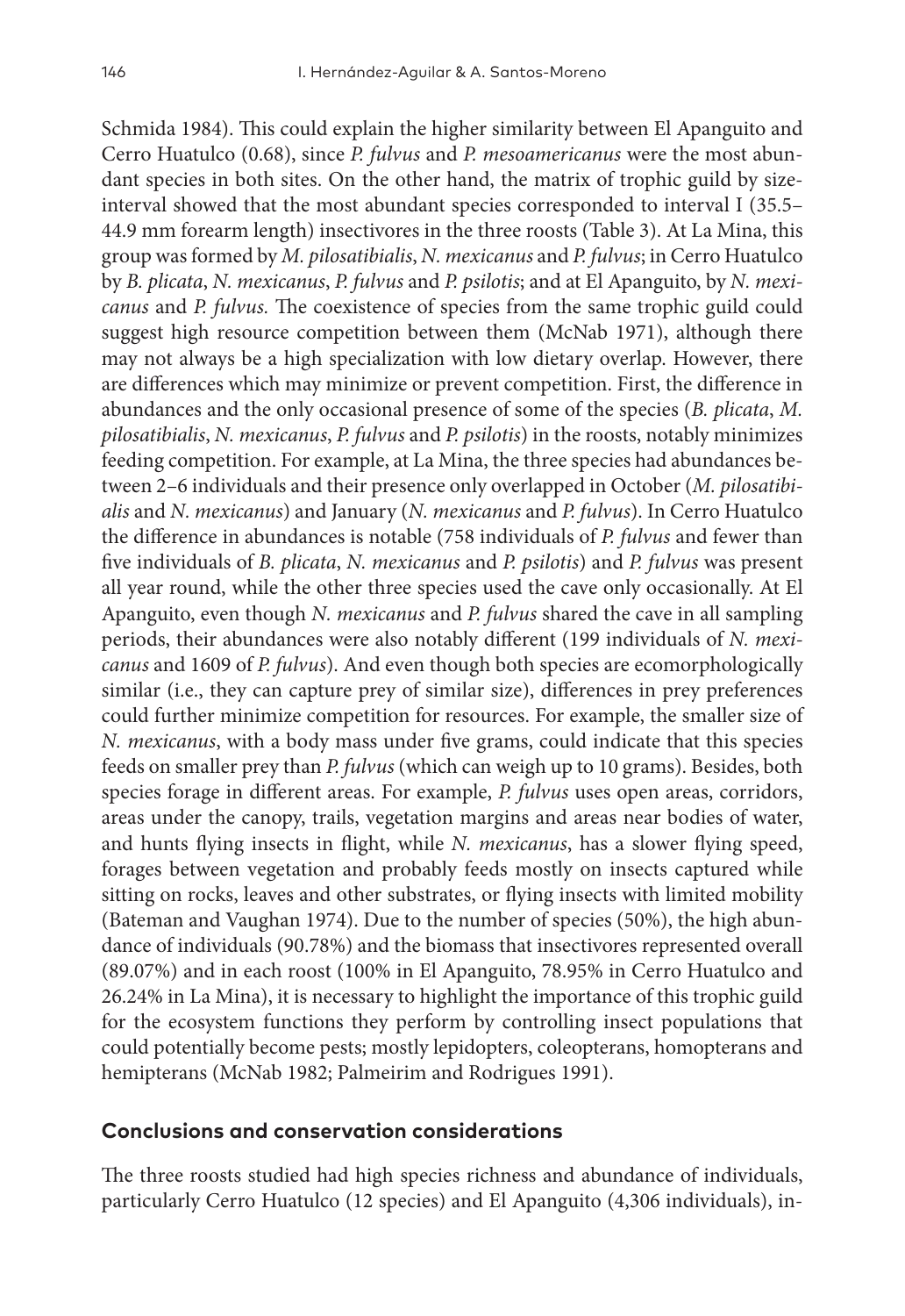dicating they should be catalogued as Priority Sites for the Protection and Conservation of Bats in Oaxaca. During fieldwork, we observed different factors which represent threats for the roosts, such as guano extraction at El Apanguito and Cerro Huatulco, and the celebration of ceremonies involving candle-lighting and burning of tires and wood, which drive the bats away from the caves. Additionally, access to the roosts is completely unregulated (excepting at La Mina, where the mining company controls the entrance); and clandestine logging in the surroundings of the two caves can have an important negative impact on the bat populations by reducing food availability. Therefore, it is necessary to implement effective conservation measures in these sites, which help eliminate these risk factors and ensure the longterm persistence of the bats. In addition, it would be pertinent to promote environmental education programs which emphasize the importance of the roosts and raise the interest of the local communities in the protection of both bats and their roosts.

## **Acknowledgements**

To the authorities of Pluma Hidalgo and Santa María Huatulco for their support while conducting the study. To Mr. Armando Ramírez and Mr. Carlos from El Apanguito and San Francisco coffee plantations. To Mr. Rutilo for inviting us into his home and for his help during field activities. To M. Soriano, A. García, A. Matus, D. Peña, E. Ruiz, E. Caballero, J. Arellanes, J. López, L. Jiménez, L. Pacheco, M. Sánchez and R. Prado for their valuable assistance during field work. Special thanks to M. C. M. Calixto Rojas for his valuable help in the field, for his revision of the text and for the map of the study site. G. Ramos Fernández, M. U. García Guerrero, M. Röss and J. N. Williams for valuable comments to previous versions of the manuscript. This work was supported by the Instituto Politécnico Nacional de México (SIP-20161645 and SIP-20171154 a AS-M) and the México National Council for Science and Technology awarded a master's degree postgraduate studies scholarship to first author.

# **References**

- Adams JK (1989) *Pteronotus davyi*. Mammalian Species 346(346): 1–5. [https://doi.](https://doi.org/10.2307/3504116) [org/10.2307/3504116](https://doi.org/10.2307/3504116)
- Aguirre LF, Lens L, Matthysen E (2003) Patterns of roost use by bats in a Neotropical savanna: Implications for conservation. Biological Conservation 111(3): 435–443. [https://](https://doi.org/10.1016/S0006-3207(02)00313-0) [doi.org/10.1016/S0006-3207\(02\)00313-0](https://doi.org/10.1016/S0006-3207(02)00313-0)
- Altenbach JS (1998) Abandoned Mines as Bat Habitat. National Park Service, Cultural Resource Management Magazine, No. 7, USA.
- Álvarez-Castañeda ST, Álvarez T, González-Ruiz N (2015) Guía para la identificación de los mamíferos de México en campo y en laboratorio. Centro de investigaciones Biológicas del Noroeste, S. C. Asociación Mexicana de Mastozoología A. C., México.
- Anthony ELP (1988) Age determination in bats. In: Kunz TH (Ed.) Ecological and Behavioral Methods for the Study of Bats. Smithsonian Institution Press, Washington, 44–72.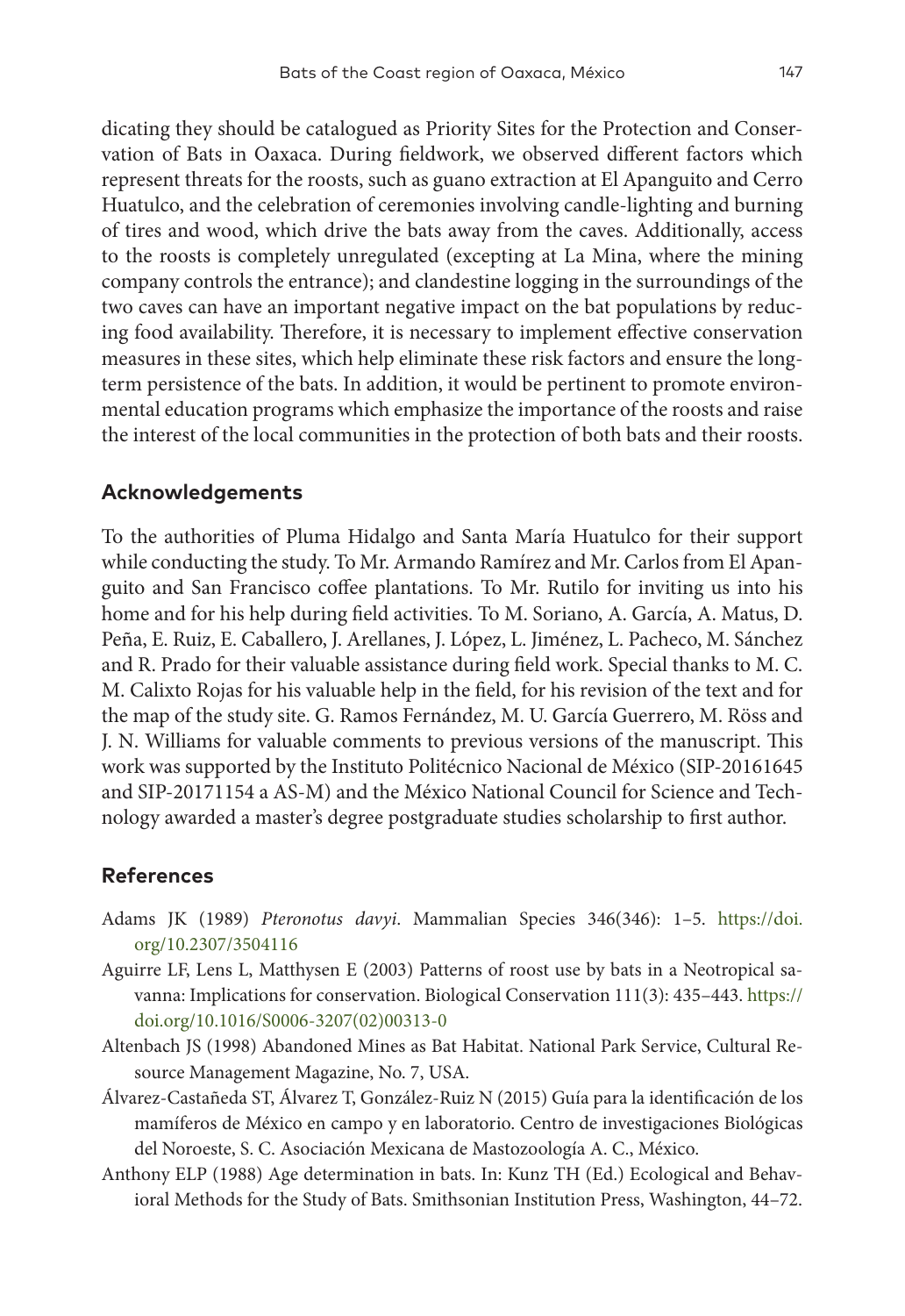- Arita H (1993) Conservation biology of the caves bats of México. Journal of Mammalogy 7(3): 693–702.<https://doi.org/10.2307/1382291>
- Arita H, Vargas JA (1995) Natural history, interspecific association, and incidence of cave bats of Yucatan, México. The Southwestern Naturalist 40: 29–37. [https://www.jstor.org/](https://www.jstor.org/stable/30054390) [stable/30054390](https://www.jstor.org/stable/30054390)
- Ávila-Flores R, Medellín R (2004) Ecological, taxonomic, and physiological correlates of cave use by Mexican Bats. Journal of Mammalogy 85(4): 675–687.<https://doi.org/10.1644/BOS-127>
- Barragán F, Lorenzo C, Morón A, Briones-Salas MA, López S (2010) Bat and rodent diversity in a fragmented landscape on the Isthmus of Tehuantepec, Oaxaca, México. Tropical Conservation Science 3(1): 1–16.<https://doi.org/10.1177/194008291000300101>
- Bateman GC, Vaughan TA (1974) Nightly activities of mormoopid bats. Journal of Mammalogy 55(1): 45–65.<https://doi.org/10.2307/1379256>
- Briones-Salas M, Sánchez-Cordero V, Santos-Moren A (2004) Diversidad de murciélagos en el gradiente altitudinal de la Sierra Mazateca, Oaxaca, México. In: Sánchez-Cordero V, Medellín RA (Eds) Contribuciones Mastozoológicas en Homenaje a Bernardo Villa. Instituto de Biología e Instituto de Ecología, UNAM, México, 65–74.
- Brose U, Martínez ND, Williams RJ (2003) Estimating species richness: Sensitivity to sample coverage and insensitivity to spatial patterns. Ecology 84(9): 2364–2377. [https://doi.](https://doi.org/10.1890/02-0558) [org/10.1890/02-0558](https://doi.org/10.1890/02-0558)
- Brunet AK, Medellín R (2001) The species-area relationships in bat assemblages of tropical caves. Journal of Mammalogy 82(4): 1114–1122. [https://doi.org/10.1644/1545-](https://doi.org/10.1644/1545-1542(2001)082%3C1114:TSARIB%3E2.0.CO;2) [1542\(2001\)082<1114:TSARIB>2.0.CO;2](https://doi.org/10.1644/1545-1542(2001)082%3C1114:TSARIB%3E2.0.CO;2)
- Buenrostro-Silva A, Antonio-Gutiérrez M, García-Grajales J (2013) Diversidad de murciélagos de la cuenca baja del Río Verde, Oaxaca. Therya 4(2): 361–376. [https://doi.](https://doi.org/10.12933/therya-13-115) [org/10.12933/therya-13-115](https://doi.org/10.12933/therya-13-115)
- Cajas-Castillo JO, Echeverría JL, Trujillo L (2015) Murciélagos del Parque Nacional Cuevas del Silvino, Izabal, Guatemala. Boletín de la Red Latinoamericana para la Conservación de los Murciélagos 6: 4–8.
- Calderón-Patrón JM, Briones-Salas M, Moreno CE (2013) Diversidad de murciélagos en cuatro tipos de bosque de la Sierra Norte de Oaxaca, México. Therya 4(1): 121–137. <https://doi.org/10.12933/therya-13-90>
- Ceballos G, Arroyo-Cabrales J (2012) Lista actualizada de los mamíferos de México. Revista Mexicana de Mastozoología 2: 27–80. [nueva época] [https://doi.org/10.22201/](https://doi.org/10.22201/ie.20074484e.2012.2.1.20) [ie.20074484e.2012.2.1.20](https://doi.org/10.22201/ie.20074484e.2012.2.1.20)
- Colwell RK (2013) Estimates: Statistical Estimation of Species Richness and Shared Species from Samples, version 9.1.0. University of Connecticut, USA.
- Colwell RK, Coddington JA (1994) Estimating terrestrial biodiversity through extrapolation. Philosophical Transaction of the Royal Society 345(1311): 101–118. [https://doi.](https://doi.org/10.1098/rstb.1994.0091) [org/10.1098/rstb.1994.0091](https://doi.org/10.1098/rstb.1994.0091)
- De Paz O, Benzal J, Fernández R (1990) Criterios de valoración de refugios para murciélagos: Aplicación al inventario nacional. Ecología (Madrid) 4: 191–206.
- Divoll TJ, Buck DG (2013) Noteworthy field observations of cave roosting bats in Honduras. Mastozoología Neotropical 20: 149–151. [http://www.sarem.org.ar/wp-content/](http://www.sarem.org.ar/wp-content/uploads/2013/07/SAREM_MastNeotrop_20-1_12_Divoll.pdf) [uploads/2013/07/SAREM\\_MastNeotrop\\_20-1\\_12\\_Divoll.pdf](http://www.sarem.org.ar/wp-content/uploads/2013/07/SAREM_MastNeotrop_20-1_12_Divoll.pdf)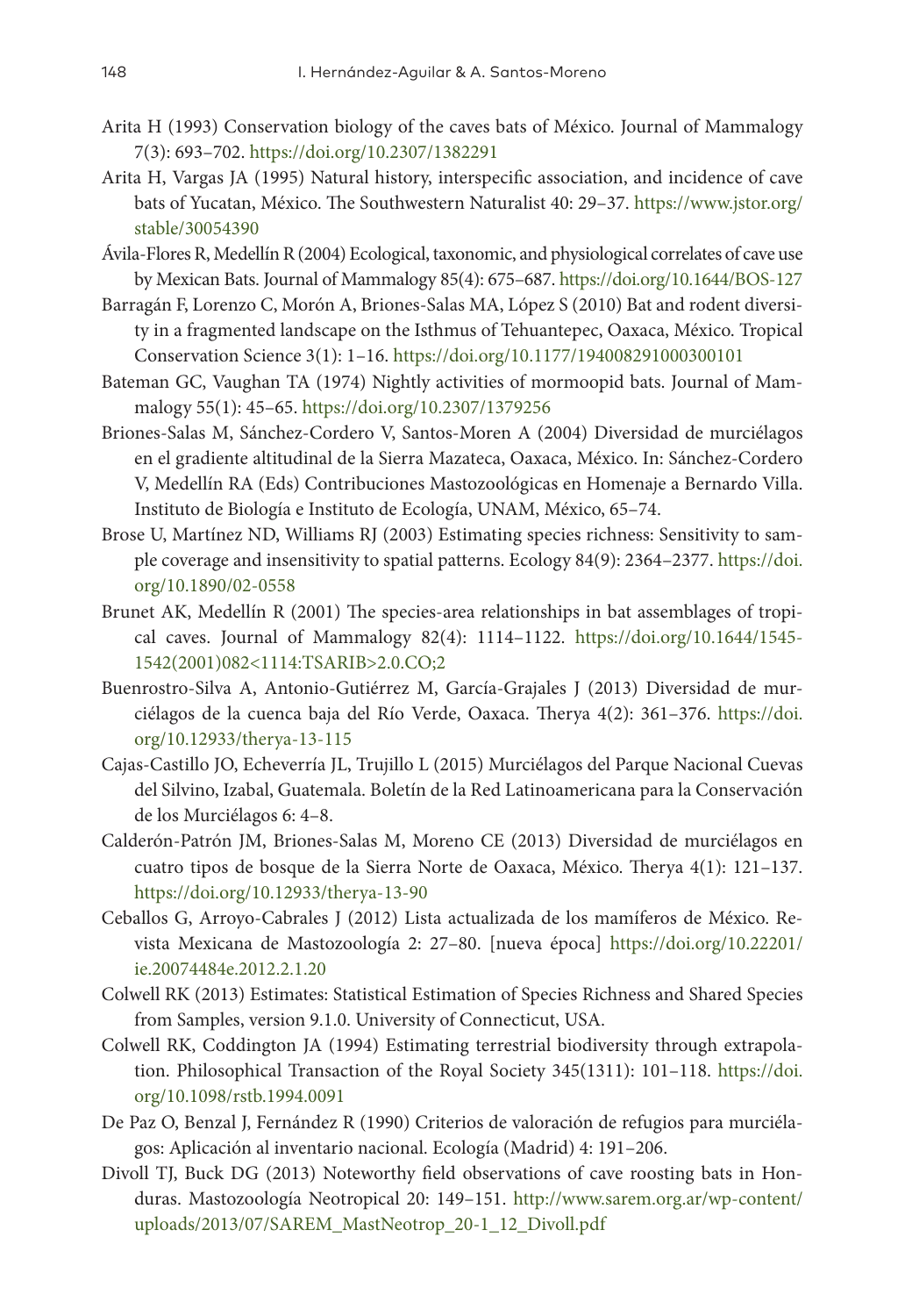- Escalona-Segura G, Vargas-Contreras JA, Sosa L (2002) Registros importantes de mamíferos para Campeche, México. Revista Mexicana de Mastozoología 6(1): 99–103. [https://](https://doi.org/10.22201/ie.20074484e.2002.6.1.109) [doi.org/10.22201/ie.20074484e.2002.6.1.109](https://doi.org/10.22201/ie.20074484e.2002.6.1.109)
- Estrada A, Coates-Estrada R, Meritt D (1993) Bat species richness and abundance in tropical rain forest fragments and in agricultural habitats at Los Tuxtlas, México. Ecography 16(4): 309–318. <https://doi.org/10.1111/j.1600-0587.1993.tb00220.x>
- Felix S, Novaes R, Souza R, Avilla L (2016) Bat assemblage in a karstic area from northern Brazil: Seven new occurrences for Tocantins state, including the first record of *Glyphonycteris sylvestris* Thomas, 1896 for the Cerrado. Check List 12(6): 1–1999. [https://doi.](https://doi.org/10.15560/12.6.1999) [org/10.15560/12.6.1999](https://doi.org/10.15560/12.6.1999)
- Fleming TH (1991) The relationship between body size, diet and habitat use in frugivorous bats, genus *Carollia* (Phyllostomidae). Journal of Mammalogy 72(3): 493–501. [https://](https://doi.org/10.2307/1382132) [doi.org/10.2307/1382132](https://doi.org/10.2307/1382132)
- García E (1988) Modificaciones al Sistema de Clasificación Climatica de Köppen. (Para adaptarlo a las condiciones de la República Mexicana). Offset Larios, México.
- García FJ, Araujo-Reyes D, Vásquez-Parra O, Brito H, Machado M (2015) Murciélagos (Mammalia: Chiroptera) asociados con una cueva en el Parque Nacional Yurubí, Sierra de Aroa, Estado Yaracuy, Venezuela. Caldasia 37(2): 381–391[.https://doi.org/10.15446/](https://doi.org/10.15446/caldasia.v37n2.53986) [caldasia.v37n2.53986](https://doi.org/10.15446/caldasia.v37n2.53986)
- García-García JL, Santos-Moreno A (2014) Efectos de la estructura del paisaje y de la vegetación en la diversidad de murciélagos filostómidos (Chiroptera: Phyllostomidae) de Oaxaca, México. Revista de Biología Tropical 62(1): 217–240. [https://doi.org/10.15517/](https://doi.org/10.15517/rbt.v62i1.12094) [rbt.v62i1.12094](https://doi.org/10.15517/rbt.v62i1.12094)
- García-García JL, Alfaro AM, Santos-Moreno A (2006) Registros notables de murciélagos en el estado de Oaxaca, México. Revista Mexicana de Mastozoología 10(1): 88–91. [htt](https://doi.org/10.22201/ie.20074484e.2006.10.1.146)[ps://doi.org/10.22201/ie.20074484e.2006.10.1.146](https://doi.org/10.22201/ie.20074484e.2006.10.1.146)
- Gimaret-Carpentier C, Pélissier R, Pascal JP, Houllier F (1998) Sampling strategies for the assessment of tree species diversity. Journal of Vegetation Science 9(2): 161–172. [https://](https://doi.org/10.2307/3237115) [doi.org/10.2307/3237115](https://doi.org/10.2307/3237115)
- Glover AM, Altringham JD (2008) Cave selection and use by swarming bat especies. Biological Conservation 141(6): 1493–1504.<https://doi.org/10.1016/j.biocon.2008.03.012>
- Hammer Ø, Harper DA, Ryan DP (2001) PAST: Paleontological Statistics, version 3.16.
- Hill JE, Smith JD (1984) Bats: a Natural History. University of Texas Press, Austin.
- Humphrey SR, Oli MK (2015) Population dinamics and site fidelity of the cave bat, *Myotis velifer*, in Oklahoma. Journal of Mammalogy 96(5): 946–956. [https://doi.org/10.1093/](https://doi.org/10.1093/jmammal/gyv095) [jmammal/gyv095](https://doi.org/10.1093/jmammal/gyv095)
- Hutchinson GE (1959) Homage to Santa Rosalia, or why are there so many kinds of animals? American Naturalist 93(870): 145–159.<https://doi.org/10.1086/282070>
- Jost L (2006) Entropy and diversity. Oikos 113(2): 363–375. [https://doi.org/10.1111/](https://doi.org/10.1111/j.2006.0030-1299.14714.x) [j.2006.0030-1299.14714.x](https://doi.org/10.1111/j.2006.0030-1299.14714.x)
- Kraker-Castañeda C, Santos-Moreno A, García-García JL (2013) Riqueza de especies y actividad relativa de murciélagos insectívoros aéreos en una selva tropical y pastizales en Oaxaca, México. Mastozoología Neotropical 20: 255–267. [http://www.redalyc.org/](http://www.redalyc.org/pdf/457/45729294004.pdf) [pdf/457/45729294004.pdf](http://www.redalyc.org/pdf/457/45729294004.pdf)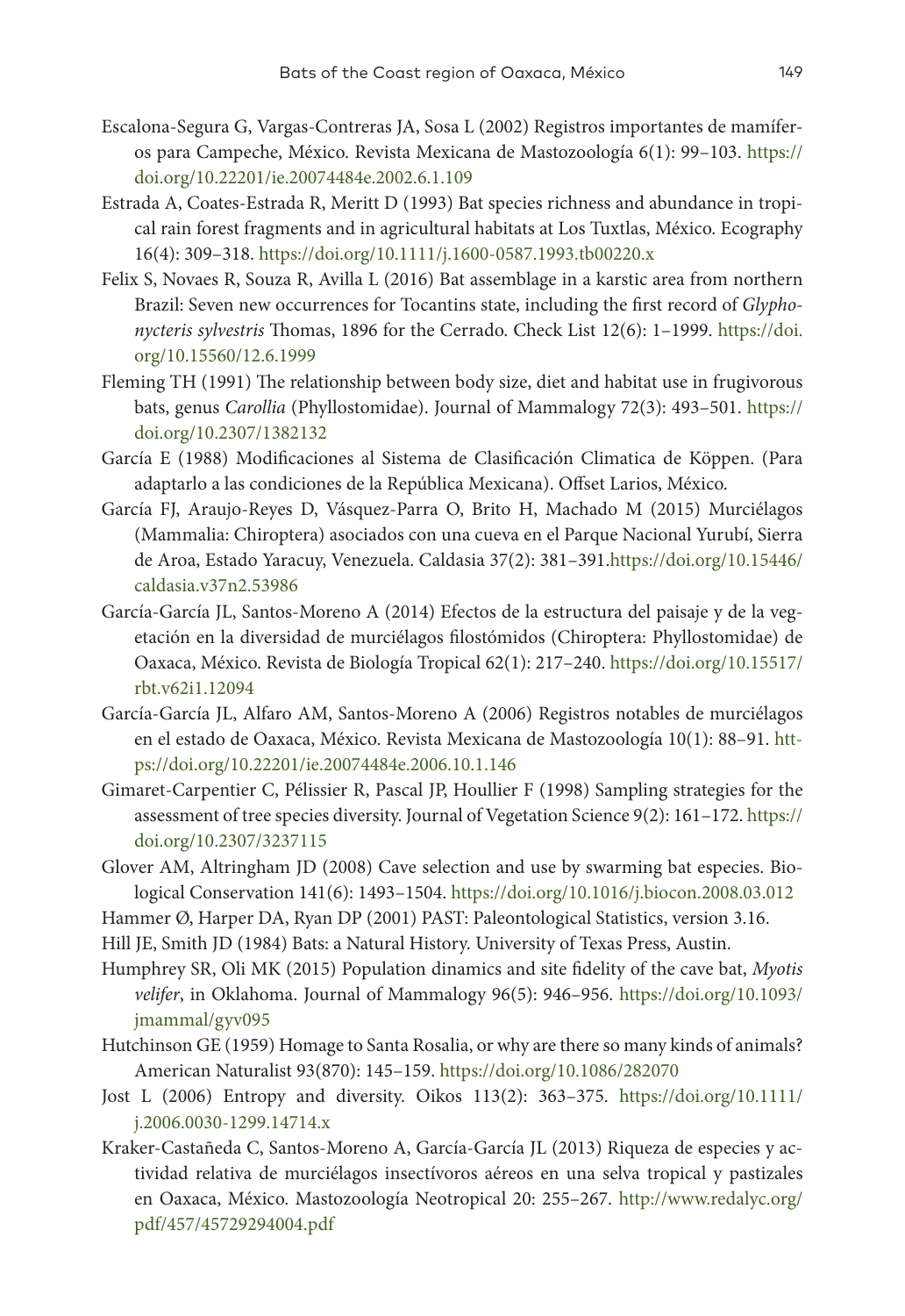- Kunz TH (1982) Roosting ecology of bats. In: Kunz TH (Ed.) Ecology of Bats. Plenum Press, New York, 55 pp. [https://doi.org/10.1007/978-1-4613-3421-7\\_1](https://doi.org/10.1007/978-1-4613-3421-7_1)
- Kunz TH, Lumsden LF (2003) Ecology of cavity and foliage roosting bats. In: Kunz TH, Fenton MB (Eds) Bat Ecology. University of Chicago Press, Chicago, 3–89.
- Lira-Torres I, Camacho-Escobar EMA, Hernández-Sanchez C (2008) Mamíferos de la bahía y microcuenca del río Cacaluta, municipio de Santa María Huatulco, Oaxaca. In: Domínguez-Licona JM (Ed.) Diagnostico de los Recursos Naturales de la Bahía y Microcuenca del río Cacaluta, municipio de Santa María Huatulco, Oaxaca. Universidad del Mar, SEMARNAT, CONACYT, México, 267–280.
- López-González C (2005) Use of abandoned mines by a community of temperate bats in Durango, México. Acta Chiropterologica 7(2): 285–292. [https://doi.org/10.3161/1733-](https://doi.org/10.3161/1733-5329(2005)7%5B285:UOAMBA%5D2.0.CO;2) [5329\(2005\)7\[285:UOAMBA\]2.0.CO;2](https://doi.org/10.3161/1733-5329(2005)7%5B285:UOAMBA%5D2.0.CO;2)
- MacSwiney GMC (2010) Murciélagos. In: Durán R, Méndez M (Eds) Biodiversidad y Desarrollo Humano en Yucatán. CICY, PPD-FMAM, CONABIO, SEDUMA, México, 496–523.
- Magurran AE (1988) Ecological diversity and its measurement. Princeton Univ. Press. [htt](https://doi.org/10.1007/978-94-015-7358-0)[ps://doi.org/10.1007/978-94-015-7358-0](https://doi.org/10.1007/978-94-015-7358-0)
- McNab B (1971) The structure of tropical bat faunas. Ecology 52(2): 353–358. [https://doi.](https://doi.org/10.2307/1934596) [org/10.2307/1934596](https://doi.org/10.2307/1934596)
- McNab B (1982) Evolutionary alternatives in the psiological ecology of bats. In: Kunz TH (Ed.) Ecology of Bats. Plenum Publishing Co., New York, 151–196. [https://doi.](https://doi.org/10.1007/978-1-4613-3421-7_4) [org/10.1007/978-1-4613-3421-7\\_4](https://doi.org/10.1007/978-1-4613-3421-7_4)
- Medellín R (1993) Estructura y diversidad de una comunidad de murciélagos en el trópico húmedo mexicano. In: Medellín RA, Ceballos G (Eds) Avances en el Estudio de los Mamíferos de México. Asociación Mexicana de Mastozoología, A. C., México, 353–354.
- Medellín R, López-Forment W (1986) Las cuevas: un recurso compartido. Anales del Instituto de Biología, UNAM. Serie Zoología 56: 1027–1034. [http://web.ecologia.unam.mx/](http://web.ecologia.unam.mx/medellin/images/Medellin-y-Lopez-Forment.1985.pdf) [medellin/images/Medellin-y-Lopez-Forment.1985.pdf](http://web.ecologia.unam.mx/medellin/images/Medellin-y-Lopez-Forment.1985.pdf)
- Medellín R, Arita H, Sánchez O (1997) Identificación de los Murciélagos de México: Clave de Campo. Talleres Offset, México.
- Medellín R, Arita H, Sánchez O (2007) Identificación de los Murciélagos de México, Clave de Campo. Segunda edición. Instituto de Ecología, UNAM, México.
- Moratelli R, Burgin CJ (2019) Family Vespertilionidae. In: Wilson DE, Mittermeier RA (Eds) Handbook of the Mammals of the World, 716–981.
- Moreno CE (2001) Métodos Para Medir la Biodiversidad. MyT-Manuales y Tesis SEA, Zaragoza, España.
- Muñoz-Saba Y, Hoyos-Rodríguez MA, Guillermo-Baptiste L (2007) ¿Conservación de murciélagos asociados con las cavernas o conservación de las cavernas a través de los murciélagos? Focus VI 2: 57–63. <https://www.academia.edu/22032347>
- Nowak RM (1999) Walker's Mammals of the World. Johns Hopkins University Press, Baltimore.
- OEIDRUS (2005) Oficina Estatal de Información para el Desarrollo Rural Sustentable. Tarjeta municipal de información estadística básica.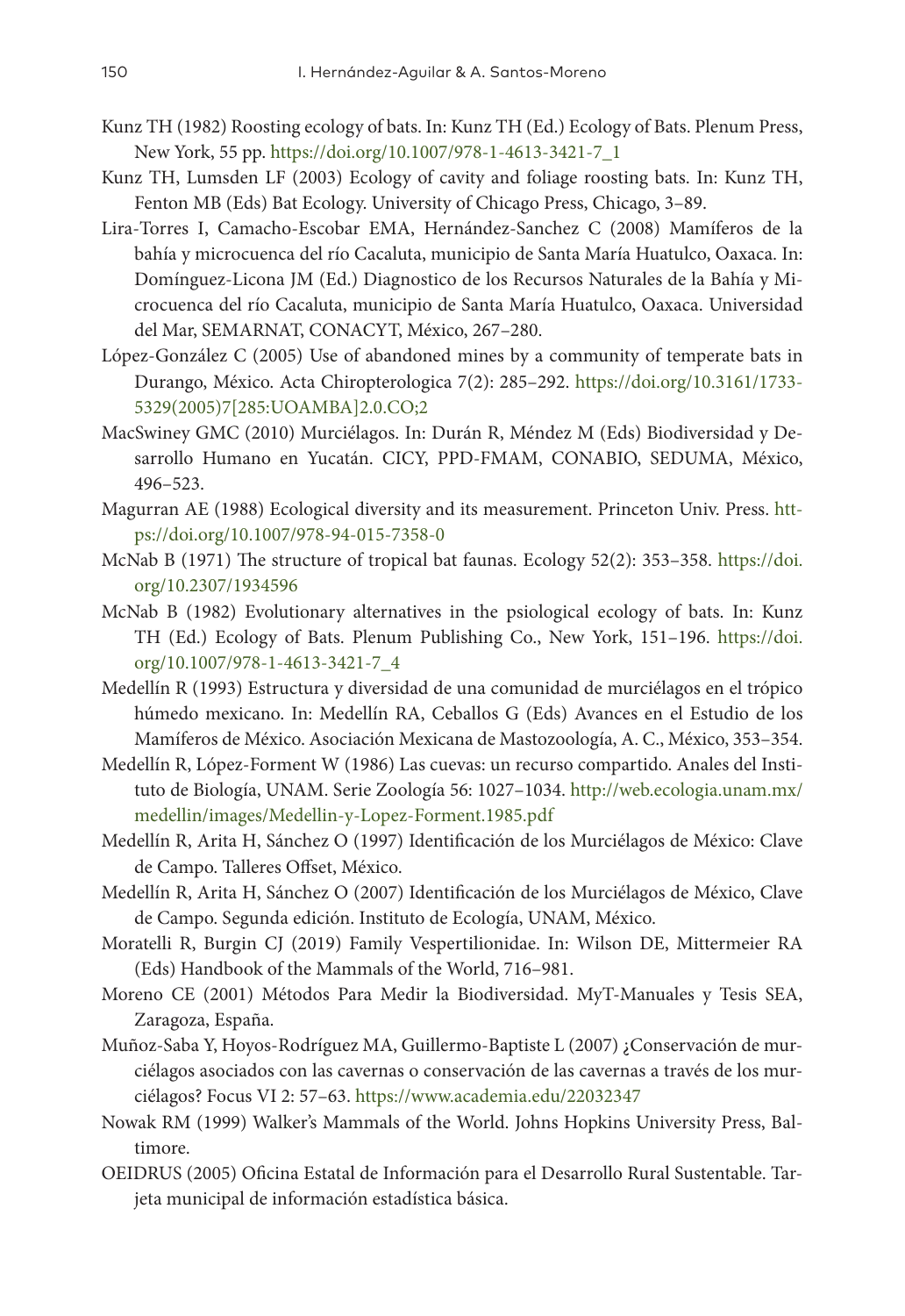- Palacios-Romo TM, Sánchez-Vázquez A, Contreras-Díaz RG, Pérez-Lustre M (2012) Inventario de mamíferos en sistemas cafetaleros de sombra en la cuenca baja del río Copalita en el estado de Oaxaca, México. Therya 3: 303–310. [https://doi.org/10.12933/](https://doi.org/10.12933/therya-12-86) [therya-12-86](https://doi.org/10.12933/therya-12-86)
- Palmeirim J, Rodrigues L (1991) Estatus y conservación de los murciélagos en Portugal. In: Benzal J, Paz O (Eds) Monografías del ICONA, Colección Técnica, 163–179.
- Patterson BD, Willig MR, Stevens RD (2003) Trophic strategies, niche partitioning, and patterns of ecological organization. In: Kunz TH, Fenton MB (Eds) Bat Ecology. University of Chicago Press, Chicago, 536–579.
- Pavan AC (2019) Family Mormoopidae. In: Wilson DE, Mittermeier RA (Eds) Handbook of the Mammals of the World, 424–443.
- Pérez-Torres J, Martínez-Medina D, Peñuela-Sangado M, Ríos-Blanco MC, Estrada-Villegas S, Martínez-Luque L (2015) Macaregua: The cave with the highest bat richness in Colombia. Check List 11(2): 1–1616.<https://doi.org/10.15560/11.2.1616>
- Rzedowski J (1994) Vegetación de México. Limusa y Noriega Eds, México.
- Sánchez-Cordero V (2001) Elevational gradients for bats and rodents. Global Ecology and Biogeography 10: 63–76. <https://doi.org/10.1046/j.1466-822x.2001.00235.x>
- Santos-Moreno A (2014) Los mamíferos del estado de Oaxaca. Revista Mexicana de Mastozoología 4(2): 18–32.<https://doi.org/10.22201/ie.20074484e.2014.4.2.194>[nueva época]
- Santos-Moreno A, Ruiz-Velásquez E, Sánchez-Martínez A (2010) Efecto de la intensidad de la luz lunar y de la velocidad del viento en la actividad de murciélagos filostómidos de Mena Nizanda, Oaxaca, México. Revista Mexicana de Biodiversidad 81(003): 839–845. <https://doi.org/10.22201/ib.20078706e.2010.003.653>
- Schoener TW (1984) Size differences among sympatric, bird-eating hawks: a worldwide survey. In: Strong DR, Simberloff D, Abele LG, Thistle AB (Eds) Ecological Communities, Conceptual Issues and the Evidence. Princeton University Press, 254–281. [https://doi.](https://doi.org/10.1515/9781400857081.254) [org/10.1515/9781400857081.254](https://doi.org/10.1515/9781400857081.254)
- Siles L, Muñoz A, Aguirre LF (2007) Bat diversity in three caves in a montane forest of Bolivia. Ecotropica (Bonn) 13: 67–74. [https://www.soctropecol.eu/PDF/Ecotropi](https://www.soctropecol.eu/PDF/Ecotropica_2007_01/Siles%20&%20Aguirre%202007,%20Ecotropica%2013-1.pdf)[ca\\_2007\\_01/Siles%20&%20Aguirre%202007,%20Ecotropica%2013-1.pdf](https://www.soctropecol.eu/PDF/Ecotropica_2007_01/Siles%20&%20Aguirre%202007,%20Ecotropica%2013-1.pdf)
- Solari S, Medellín RA, Rodriguez-Herrera B, Dumont ER, Burneo SF (2019) Family Phyllostomidae. In: Wilson DE, Mittermeier RA (Eds) Handbook of the Mammals of the World, 444–583.
- Tejedor A (2019) Family Natalidae. In: Wilson DE, Mittermeier RA (Eds) Handbook of the Mammals of the World, 584–596.
- Torres-Colín R (2004) Tipos de vegetación. In: García-Mendoza AJ, Ordoñez MJ, Briones-Salas M (Eds) Biodiversidad de Oaxaca. Instituto de Biología, UNAM-Fondo Oaxaqueño para la conservación de la naturaleza-World Wildlife Fund, México, 105–117.
- Torres-Flores JW, Santos-Moreno A (2017) Inventory, features, and protection of underground roots used by bats in México. Acta Chiropterologica 19(2): 439–454. [https://doi.](https://doi.org/10.3161/15081109ACC2017.19.2.019) [org/10.3161/15081109ACC2017.19.2.019](https://doi.org/10.3161/15081109ACC2017.19.2.019)
- Torres-Flores JW, López-Wilchis R, Soto-Castruita A (2012) Dinámica poblacional, selección de sitios de percha y patrones reproductivos de algunos murciélagos caverníco-